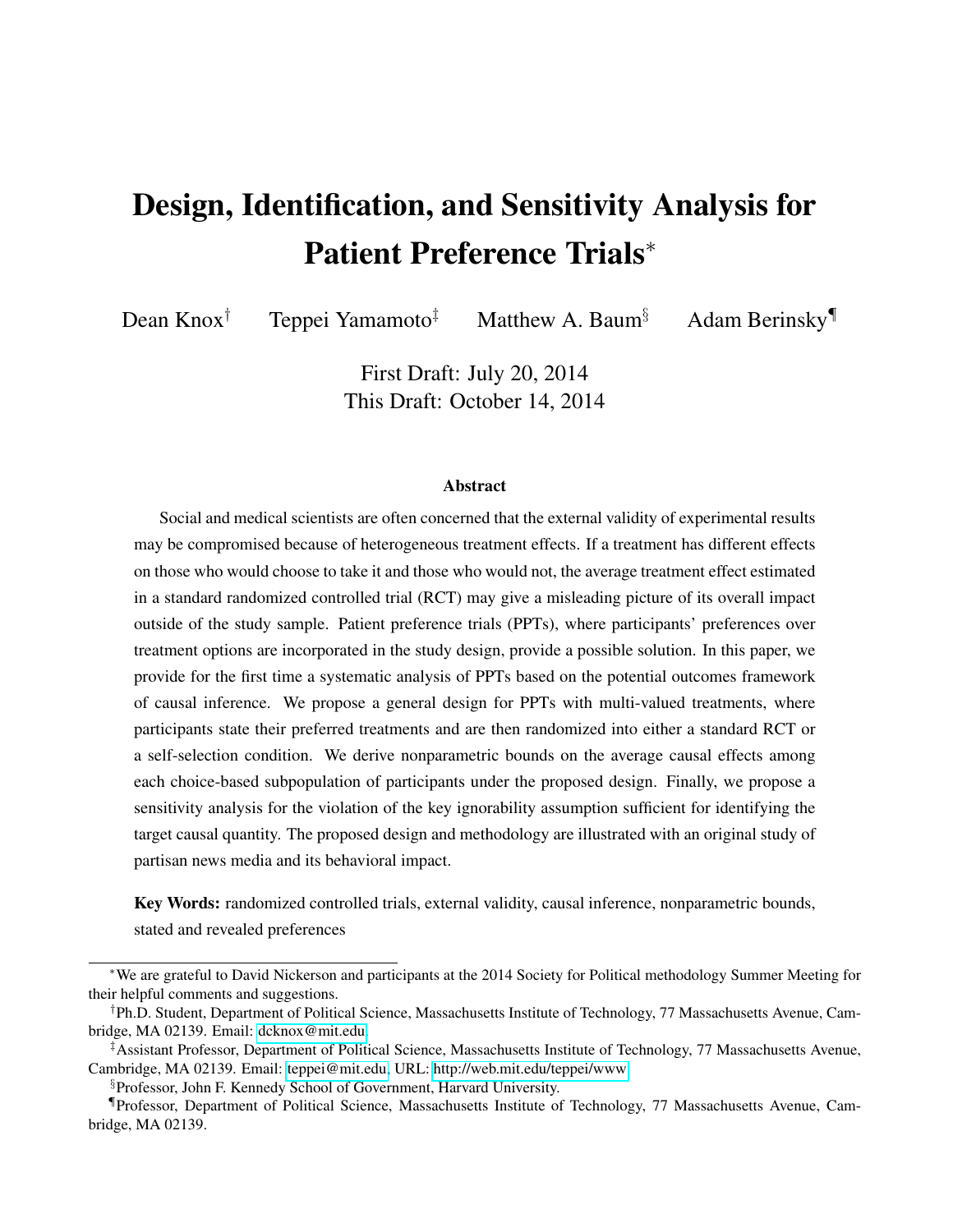# 1 Introduction

Randomized controlled trials (RCTs) are widely used in the social and medical sciences to estimate the causal effects of treatments of interest. The random assignment of treatments ensures the internal validity of the study, in the sense that observed differences in the distribution of outcomes between randomized treatment groups can be interpreted as causal effects of the treatments. Carefully controlled randomization, however, often comes at the cost of external validity. That is, conclusions from RCTs may not generalize to the situations outside of that particular experiment. Without sufficient external validity, RCTs are not informative about the substantive, real-world questions in which scientists and practitioners are ultimately interested.

In RCTs, preferences of experimental subjects over treatment options often play an important role. Even in a well controlled study on a representative sample from the target population, heterogeneity of treatment effects across treatment preferences may render the study externally invalid, if researchers are not only interested in simple average treatment effects but also in broader implications of their empirical findings. For example, a psychiatric treatment that was found to be ineffective on average in a RCT may in fact be highly beneficial for the patients who would choose to take it if they were able to. In a standard RCT, however, such nuanced inference cannot be made because all subjects are forced to take treatments randomly chosen by the researcher.

In this paper, we propose a new experimental design for patient preference trials (PPTs), in which subjects' preferences over treatments are systematically incorporated in the study design. The proposed design consists of two stages of randomization and synthesizes many of the variants of PPTs that have previously been used in social [\(Gaines and Kuklinski, 2011;](#page-33-0) [Arceneaux, Johnson and Murphy, 2012\)](#page-32-0) and medical [\(King et al., 2005;](#page-34-0) [Howard and Thornicroft, 2006\)](#page-33-1) applications. First, all participants are asked to state their preferred treatments prior to entering the study. Then, they are randomized into either a standard RCT or a self-selection condition, where they are allowed to choose the treatment as they would in the real world. Finally, the outcome variables of interest are measured. The proposed design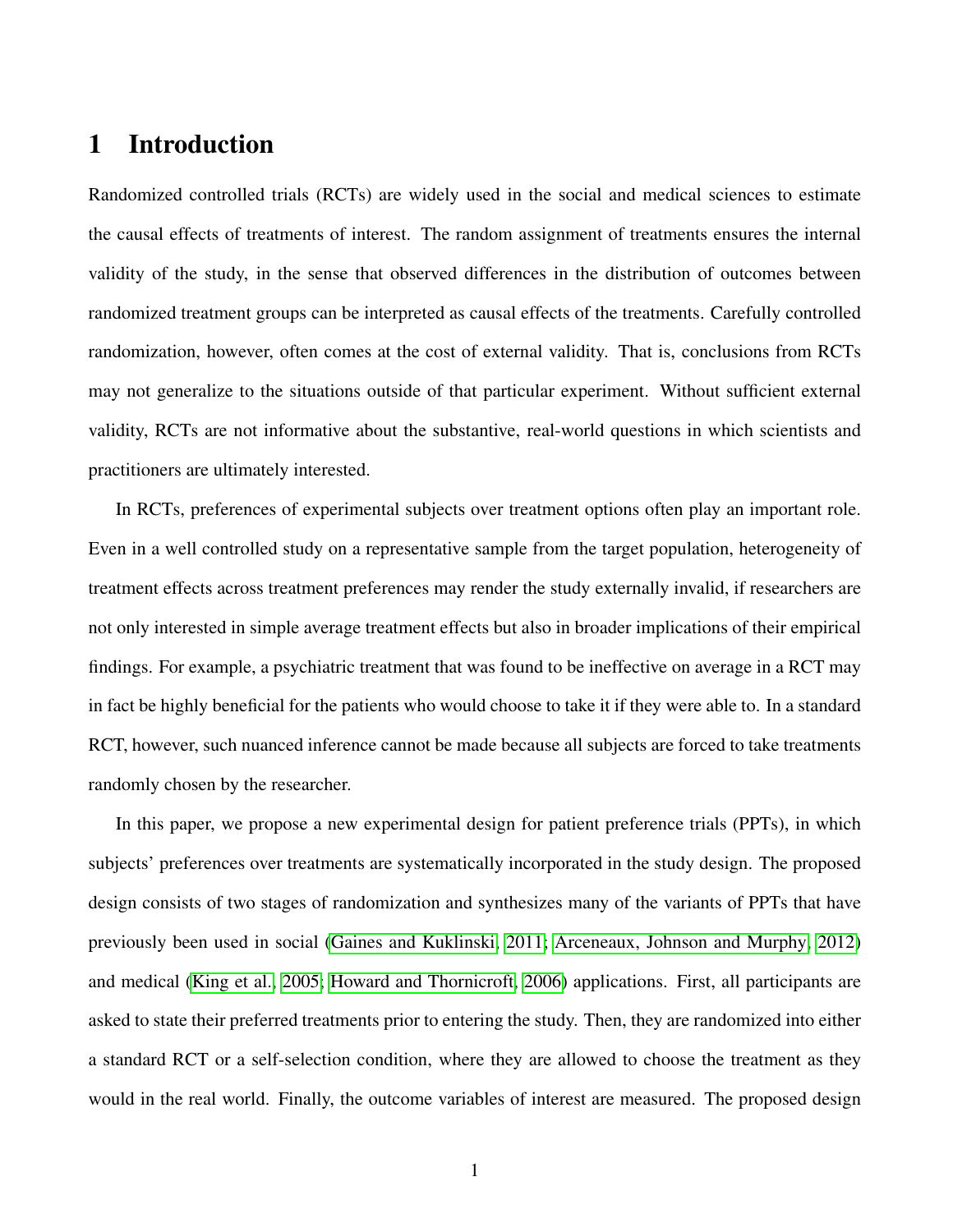is novel in that it allows the researcher to estimate how accurately stated preferences predict the actual choice of treatments. In the social sciences, it is a widely shared concern that respondents to a survey question may not accurately report their underlying preferences to the interviewer (whether consciously or subconsciously) and their tendency to do so may be systematically correlated with unobserved characteristics that interact with the treatment effects.

Using the potential outcomes framework of causal inference [\(Neyman, 1923;](#page-34-1) [Rubin, 1974\)](#page-34-2), we formally define a causal quantity which represents the conditional average treatment effect for a subpopulation of subjects who would choose a particular treatment option. We show that the point identification of this quantity for a multi-valued treatment requires the strong assumption that the discrepancy between stated preference and actual choice is ignorable. Then, without making this assumption, we derive nonparametric bounds on this causal quantity for alternative types of outcomes, including the sharp bounds on binary outcomes. Finally, we propose a sensitivity analysis where we quantify the assumed informativeness of the stated preferences about revealed preferences via a sensitivity parameter and analyze how the quantity of interest responds to the change in this parameter. To illustrate the proposed design and methodology, we implement them in an original survey experiment where we investigated how the effect of partisan political news media on the subjects' perception about media and political behavior varies depending on whether they would actually consume such partisan media if they could choose.

The rest of the paper proceeds as follows. Section [2](#page-2-0) describes the background motivation of the empirical example. Section [3](#page-4-0) introduces the notation and defines causal quantities of interest and assumptions. Sections [4](#page-11-0) and [5](#page-16-0) discuss the proposed methodology. Section [6](#page-18-0) applies the method to the empirical example. Section [7](#page-24-0) concludes.

# <span id="page-2-0"></span>2 A Motivating Example

In this section, we provide background information on an original randomized experiment where we implemented the proposed PPT design to examine the effects of partisan news media on political choice.

In recent years, many scholars (e.g., [Prior, 2007\)](#page-34-3) have explored the political consequences of in-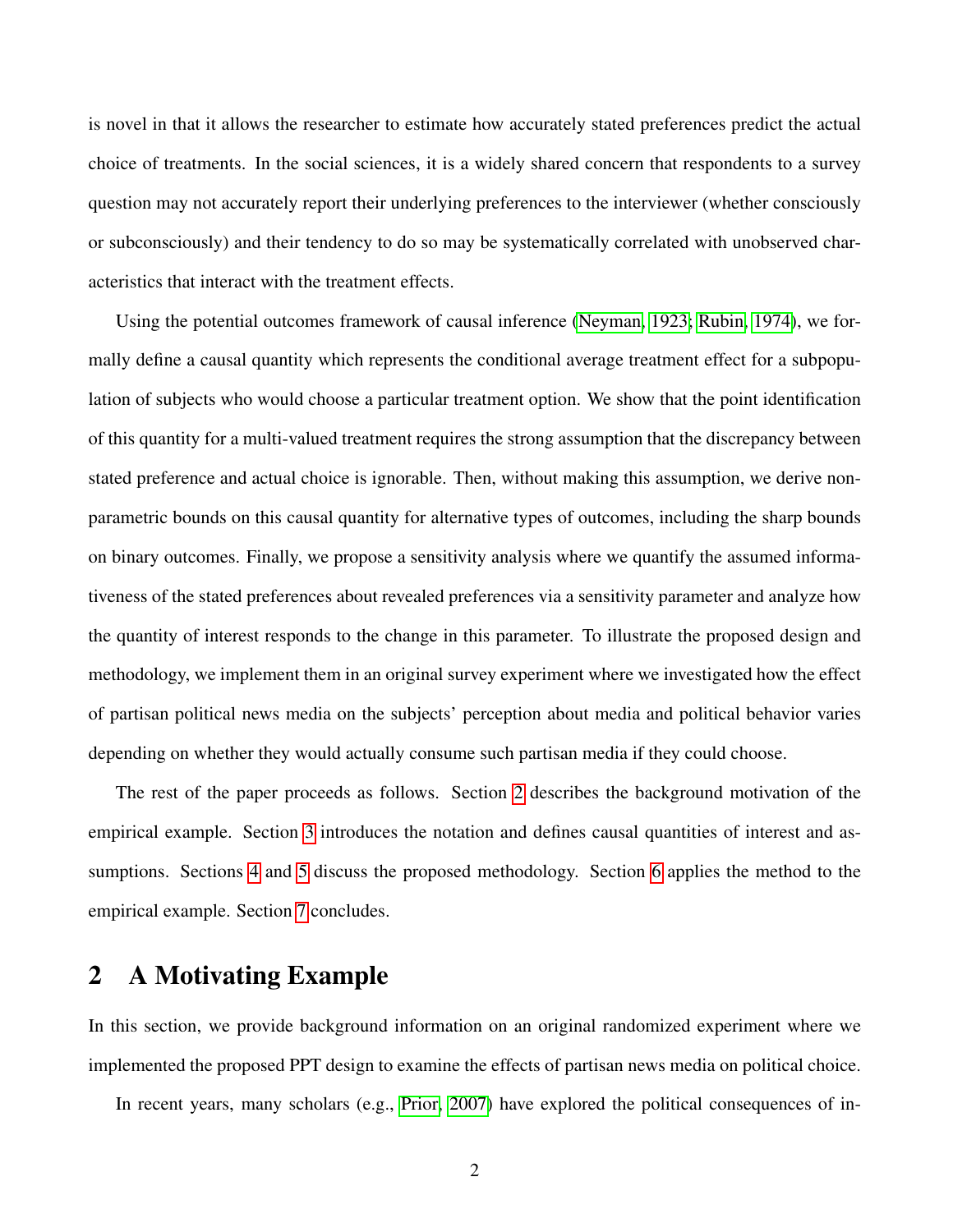creased media choice in the 21st century. The explosion of media outlets has vastly increased the choices available to consumers and allowed for the development of ideological "niche" news programming [\(Hamilton, 2005\)](#page-33-2). A great deal of research has sought to determine the effects of this unprecedented media fragmentation (e.g., [Stroud, 2011;](#page-35-0) [Kim, 2009;](#page-34-4) [Iyengar and Hahn, 2009;](#page-33-3) [Levendusky, 2013\)](#page-34-5).

Among several significant strands of this research program, a predominant body of research has sought to delineate the effects of consuming ideologically polarized media on attitudes towards the media in general. According to [Gallup](#page-33-4) [\(2014\)](#page-33-4), between 1976 and 2014, the percentage of Americans expressing "a great deal" or "a fair amount" of trust in the media fell from 72 to 44 percent. From a normative perspective, the worry is that people who distrust the media will conclude it cannot report in an unbiased manner and so dismiss as unreliable its content. As a result, the public may increasingly become suspicious of and antagonistic toward the news media more generally [\(Arceneaux, Johnson and](#page-32-0) [Murphy, 2012;](#page-32-0) [Ladd, 2012\)](#page-34-6). Such attitudes, in turn, may have implications for political behavior.

To explore this phenomenon, we conducted an experiment in June 2014 on a sample of 3,023 American adults, recruited by Survey Sampling International (SSI). Our goal was to estimate the effect of exposing these subjects to pro- and counter-attitudinal political news programming (as opposed to entertainment shows) on their sentiment towards specific news programs and the media in general. We also explored whether such programming produces behavioral responses, such as changes in propensity to discuss it with friends. Specifically, we selected a short clip from each of the following television programs: (1) The Rachel Maddow Show (MSNBC), (2) Jamie's Kitchen with Jamie Oliver (Food Network), (3) Dirty Jobs with Mike Rowe (Discovery Channel), and (4) The O'Reilly Factor with Bill O'Reilly (Fox News). The two political shows — Rachel Maddow and The O'Reilly Factor — are then coded as either pro- or counter-attitudinal for each subject based on their party identification (Democratic or Republican). These two clips are carefully selected to match as closely to each other in topic and content as possible. We selected clips that focused on energy policy (specifically, the Obama administration's policies regarding domestic energy production and their effects on gas prices). Finally, the two entertainment shows are merged into a single treatment condition ("entertainment") in our analysis.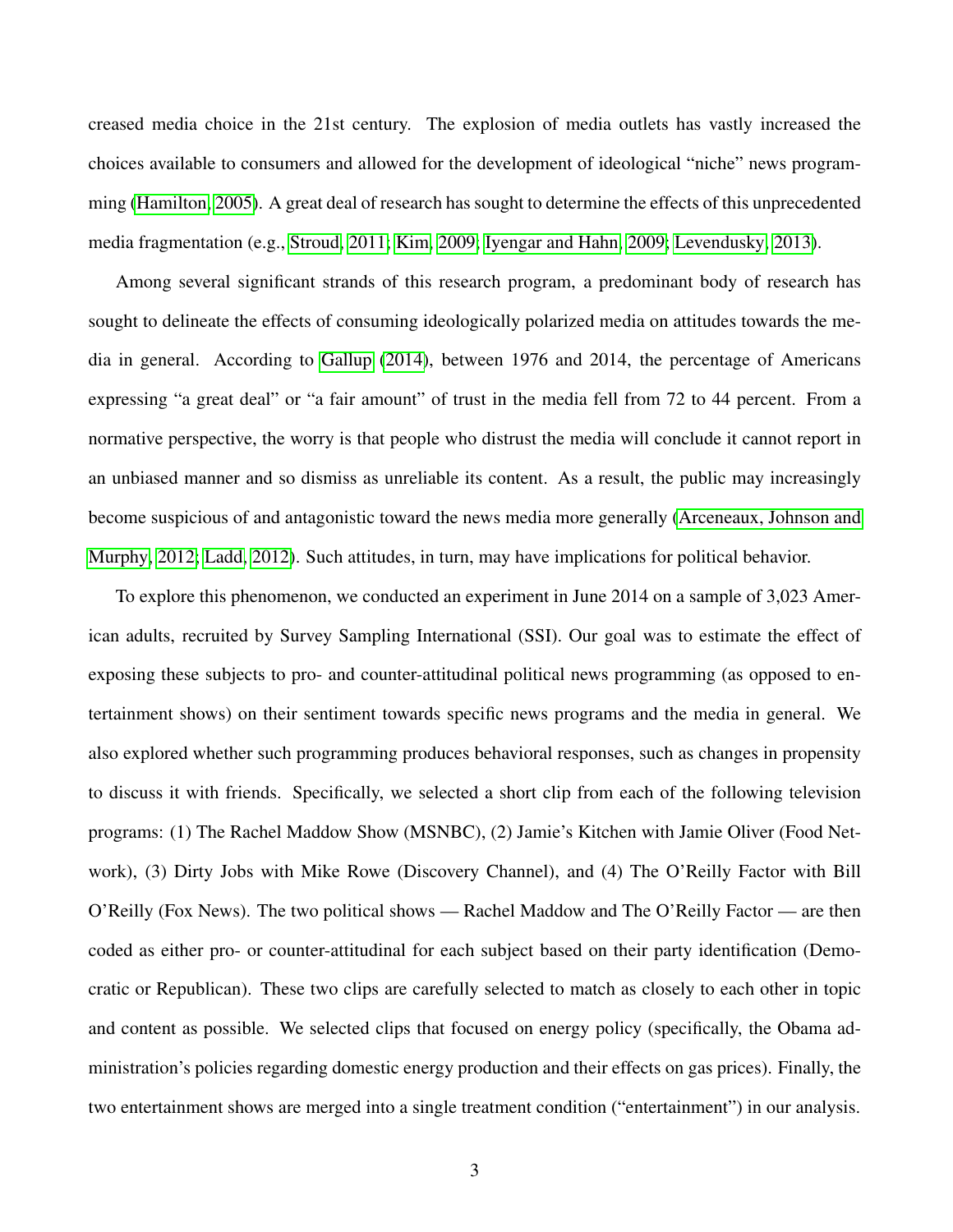One of our primary concerns in the design of our study was that the existing experimental studies of partisan media effects had limited external validity because they paid inadequate attention to the preferences of subjects over treatment options. Namely, the average treatment effect obtained in a standard RCT may mask fundamental heterogeneity across different types of individuals and misrepresent the overall impact of media polarization in the "real" political world. For instance, it could be the case that partisan news is highly persuasive for some people — say, those least likely to consume it in the real world — while having little or no persuasive effect among people who are most likely to consume it.

A natural approach to incorporating preferences is to adopt one of the commonly used PPT designs. For example, [Arceneaux, Johnson and Murphy](#page-32-0) [\(2012\)](#page-32-0) conducted a similar media choice experiment in which respondents were asked their news preferences before being randomly assigned to a particular treatment condition. A PPT based on the measurement of stated preferences like this, however, seemed inadequate in our context. This is because research has shown that people often have difficulty assessing what they would actually do or prefer [\(Clausen, 1968\)](#page-32-1) or have done in the past [\(Prior, 2009\)](#page-34-7) when offered a hypothetical choice or asked about past behavior. Theories regarding the source of this apparent gap between self-reported preferences or prior behavior and actual behavior, like media consumption, are manifold. These theories range from a bias toward offering socially desirable responses on topics like voting [\(Clausen, 1968\)](#page-32-1) and sensitive topics [\(Brown and Sinclair, 1999;](#page-32-2) [Hser, Maglione and Boyle, 1999;](#page-33-5) [Payne, 2010\)](#page-34-8); to selective retention of pro-attitudinal information [\(Campbell et al., 1960\)](#page-32-3) or motivated reasoning [\(Levendusky, 2013\)](#page-34-5); to an inability to accurately remember prior behavior [\(Tourangeau, 1999\)](#page-35-1).

Given these considerations about the inadequacy of existing experimental designs, we implemented a new PPT design which we will describe in Section [3.](#page-4-0) Results from this experiment will be analyzed with our proposed methodology and presented in Section [6.](#page-18-0)

# <span id="page-4-0"></span>3 Design and Assumptions

In this section, we introduce the notation required for our methodology. We define our causal quantities of interest and discuss their substantive interpretations. We then introduce several assumptions for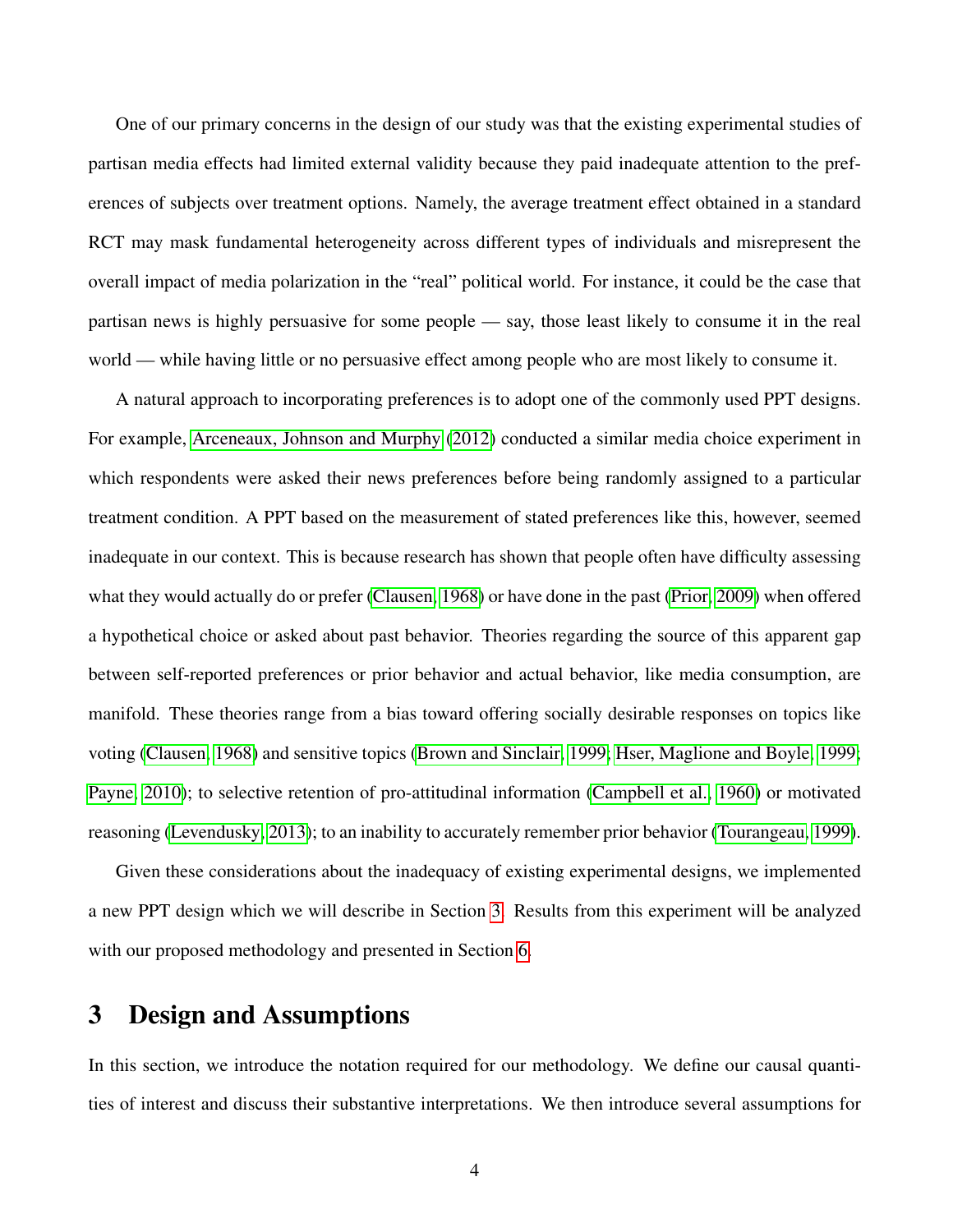<span id="page-5-0"></span>identification analysis.

#### 3.1 Notation and the Proposed Design

Suppose that we have a random sample of  $N$  experimental subjects from the population of interest. We consider a study where the goal is to estimate the effect of a J-valued treatment on an outcome of interest. Let  $A_i \in \mathcal{A} \equiv \{0, 1, ..., J - 1\}$  denote the treatment that subject i actually receives in the study. For the rest of the paper, we call this interchangeably the "actual treatment," "observed choice," or simply the "treatment" when the meaning is obvious from the context.

Our proposed design for patient preference trials proceeds as follows. First, all  $N$  subjects in the study sample are asked to state their preferred treatment,  $S_i \in A$ . Second, after an optional "washout" period, or a set of additional questions as we discuss below, the subjects are randomized into one of the two conditions: Either they will be forced to take the randomly assigned treatment, or they will be allowed to freely choose the treatment of their own accord. Formally, we use the "design indicator"  $D_i \in \{0, 1\}$  to denote whether subject i is in the forced-exposure condition  $(D_i = 1)$  or the free-choice condition ( $D_i = 0$ ). Third, the subjects then receive treatment ( $A_i$ ) according to the protocol determined by their design indicator. That is,  $A_i$  is randomized if and only if  $D_i = 1$ . For the subjects with  $D_i = 0$ , their treatments equal the treatments they have chosen, which we denote by  $C_i \in \mathcal{A}$ . Therefore, we have  $A_i = C_i$  if  $D_i = 0$ . Finally, the outcome of interest is measured for every subject.

Under the proposed design, the potential outcome for subject i can be defined as  $Y_i(a) \in \mathcal{Y}$ . This represents the value of the outcome of interest that would be realized if i received the treatment  $a \in \mathcal{A}$ . By this notation, we are implicitly making the stable unit treatment value assumption (SUTVA, [Rubin,](#page-35-2) [1990\)](#page-35-2), which posits that subjects cannot be affected by the treatments received by any other subjects (no interference) and that subjects exhibit the same value of the outcome no matter how the treatment  $A_i = a$ was received (stability or consistency). In particular, the notation assumes that there is no design effect, i.e., the potential outcomes remain stable across the two design conditions. This assumption would be violated if, for example, a nominally identical treatment had different effects on the outcome for the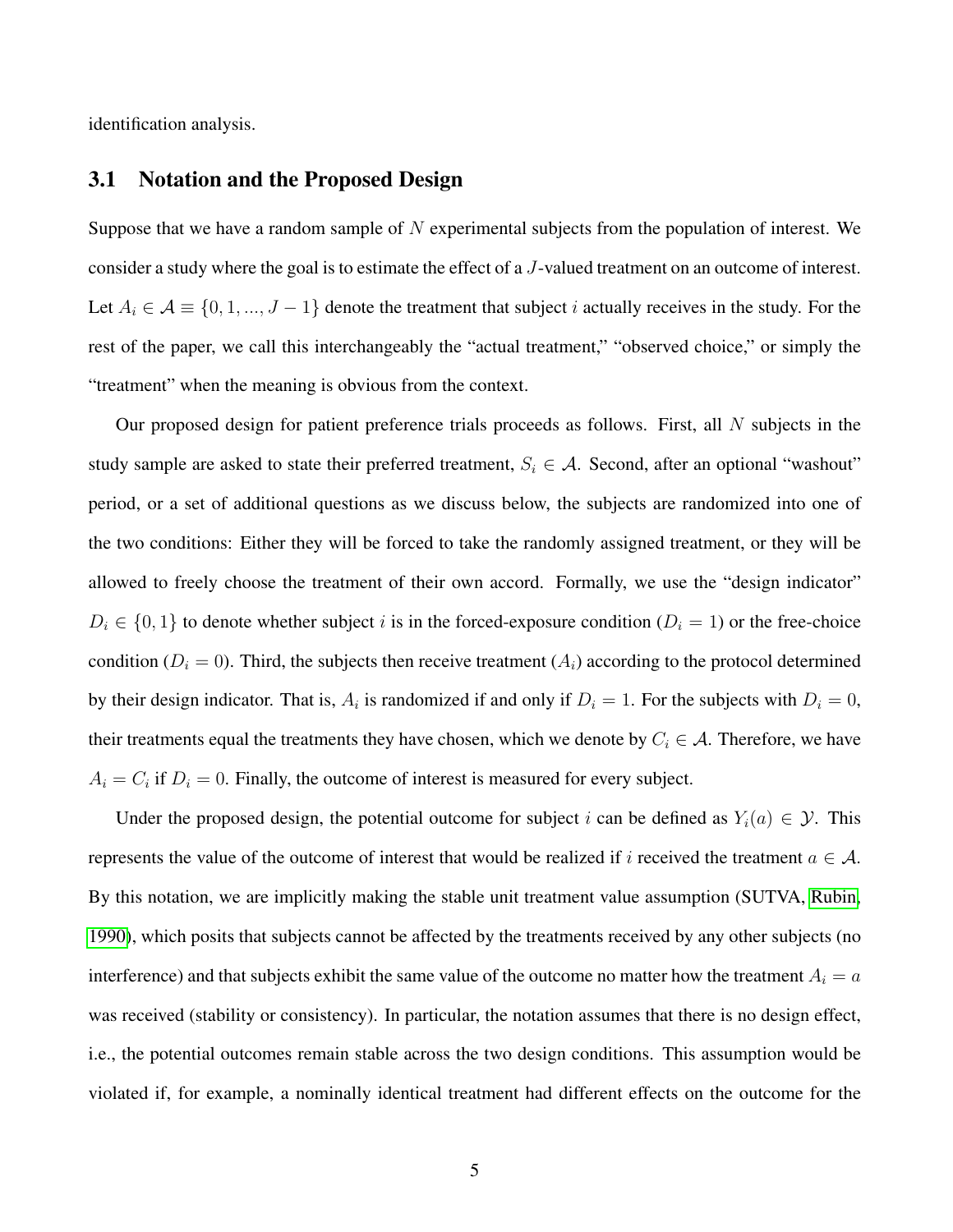same unit depending on whether the treatment was randomly assigned in the forced-exposure condition or voluntarily chosen in the free-choice condition. Below, we consider three types of outcomes, with decreasing generality: unbounded ( $\mathcal{Y} \subseteq \mathbb{R}$ ), bounded ( $\mathcal{Y} = [\underline{y}, \overline{y}]$ ), and binary ( $\mathcal{Y} = \{0, 1\}$ ). We use  $Y_i$  to denote the observed outcome of subject i. By definition, we can express the observed outcome as  $Y_i = \sum_{a \in A} Y_i(a) \mathbf{1} \{ A_i = a \} = Y_i(A_i)$  for any *i*.

The diagram in Figure [1](#page-7-0) graphically summarizes the proposed design. Several important features of this design are worth mentioning. First, the proposed design combines the standard RCT ( $D<sub>i</sub> = 1$ , upper arm) with a pure self-selection study ( $D<sub>i</sub> = 0$ , lower arm) via randomization. As discussed in Section [4,](#page-11-0) this allows us to infer more about the unobserved choice behavior of the subjects who are assigned to the forced exposure condition. Second, our design clearly distinguishes the stated preference of the subjects  $(S_i)$  from their actual choice (or "revealed preferences," as they are often called in the social sciences,  $C_i$ ). As pointed out in Section [2,](#page-2-0) social and medical scientists are often concerned that stated preferences may be unreliable due to various sources of systematic measurement error, such as social desirability bias. Thus, a "naïve" analysis that takes the stated preferences at their face value and ignores the possible measurement error may lead to an estimate that shows unrealistically high degree of certainty, as we illustrate with the media choice example in Section [6.](#page-18-0) Finally, note that we allow the treatment variable to be multi-valued, instead of binary. In fact, as previously shown by [Gaines and](#page-33-0) [Kuklinski](#page-33-0) [\(2011\)](#page-33-0) and revisited in Section [4,](#page-11-0) assuming a binary treatment greatly simplifies the problem, leading to point identification of the average choice-specific causal effects (defined shortly). However, as in the media choice example, social and medical scientists are often interested in testing the effects of more than two treatments in a single study.

There exist numerous previous studies in both social and medical sciences that utilize designs closely related to ours. However, as far as we are aware, no other study combines the measurement of stated preferences with randomization into either the forced exposure or free choice condition [\(King et al.,](#page-34-0) [2005\)](#page-34-0), which we regard as important. For example, [Arceneaux, Johnson and Murphy](#page-32-0) [\(2012\)](#page-32-0) report results from a series of RCTs, one of which included measurement of stated prefernces and another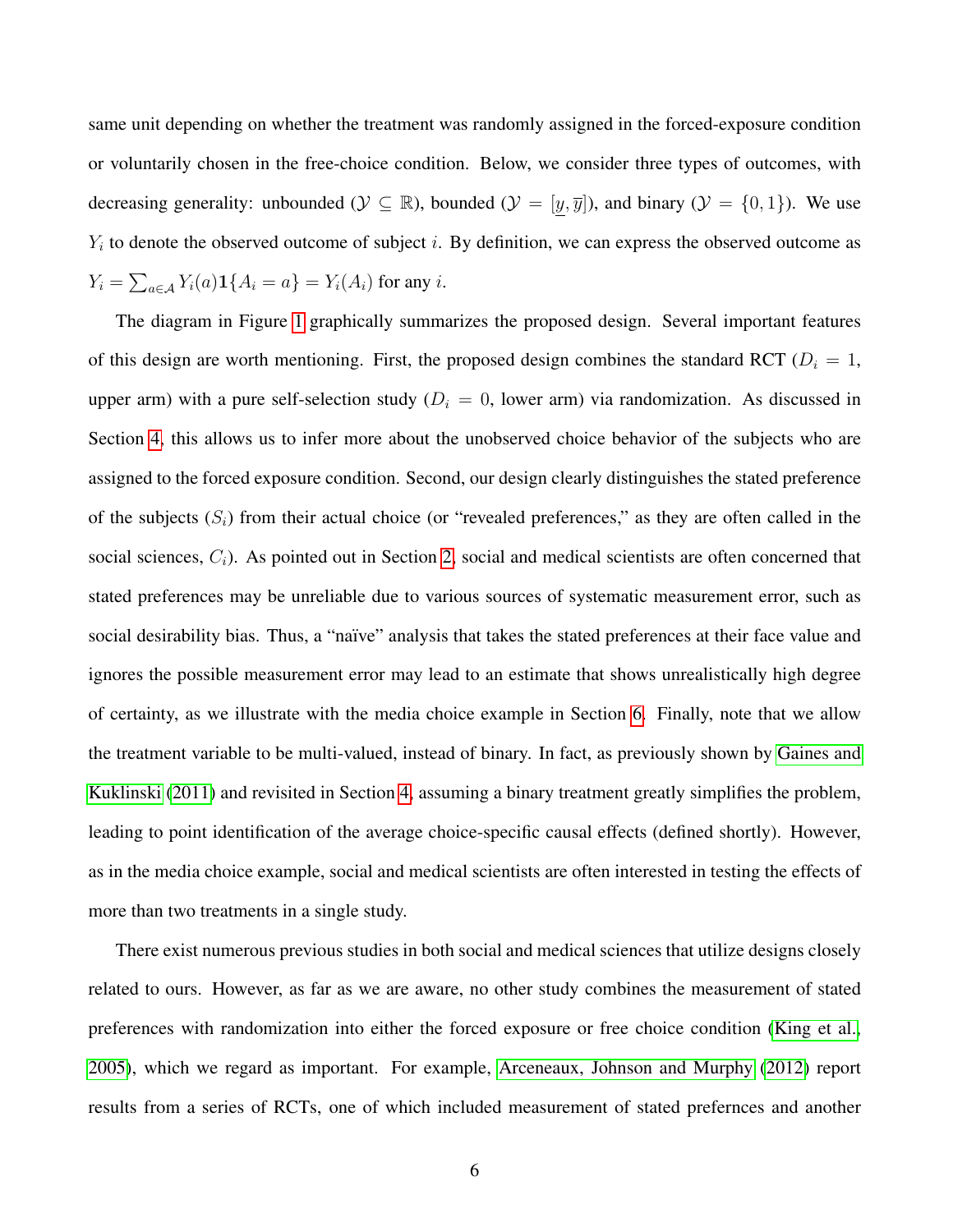

<span id="page-7-0"></span>Figure 1: Diagram of the Proposed PPT Design. In the proposed design, subjects are first asked to state preferences about the treatment options  $(S_i)$  and (after an optional "washout" period) randomized into design conditions  $(D_i)$ . In the "forced exposure" arm (top,  $D_i = 1$ ), subjects are randomly assigned to treatments irrespective of their stated preferences  $(A_i)$ . In the "free choice" arm (bottom,  $D_i = 0$ ), the subjects are asked to choose the treatment they want to take  $(C_i)$  and actually exposed to that treatment  $(A_i = C_i)$ . Finally, the outcome measure is taken on all subjects  $(Y_i)$ . In the diagram, the blue boxes indicate random assignment and the dashed box indicates an optional component.

which involved randomization into a free-choice condition. However, because these two studies are conducted separately on populations with possibly different characteristics, it is not straightforward to make inference from combined data.

#### 3.2 Quantities of interest

A common causal quantity of interest in the social and medical sciences is the (population) *average treatment effect (ATE)*, which is defined as follows.

$$
\delta(a, a') \equiv \mathbb{E}[Y_i(a) - Y_i(a')],
$$

for any a and  $a' \in A$ . This quantity represents the (additive) causal effect of treating a unit with treatment  $a$  as opposed to treatment  $a'$ , averaged unconditionally over the sampling distribution. It is widely known that the ATE can be nonparametrically identified in a standard RCT, where both treatments  $a$  and  $a'$  are randomly assigned with non-zero probabilities, and can be estimated with very simple estimators such as the difference-in-means.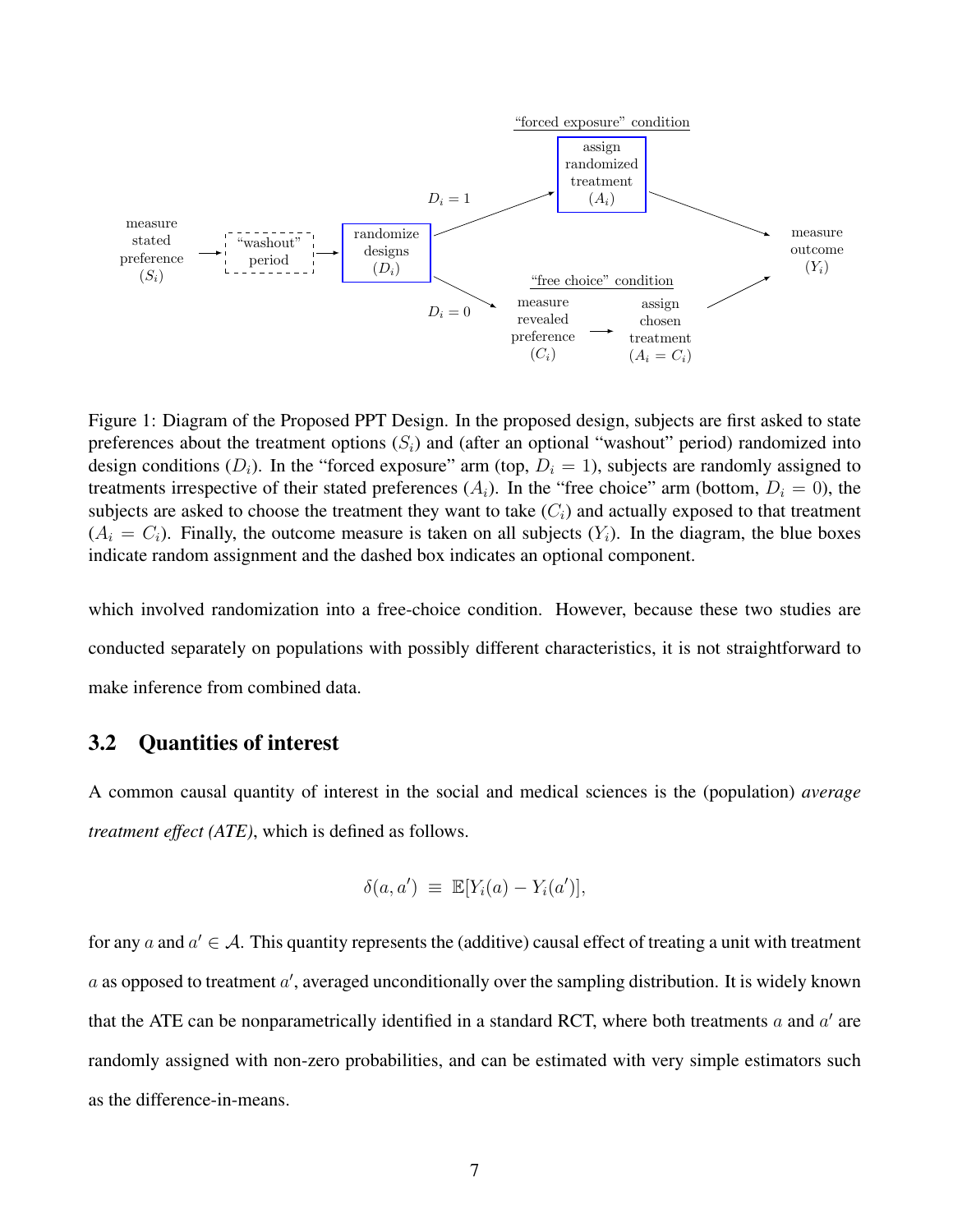However, the ATE is often not the only causal parameter that is of substantive interest in a given applied setting. For example, in the media choice experiment introduced in Section [2,](#page-2-0) our interest was not only in the average effect of exposing every American adult to one program versus another, but also in investigating heterogeneity in media effects based on the respondents' likely media consumption in the real political world. Likewise, in a medical application, researchers may want to study whether a new treatment has beneficial effects on the patients who would actually choose to use the treatment, or whether it may have a potential harmful impact on patients if it is applied in spite of a diverging choice.

In the rest of this paper, we focus on an alternative causal quantity which addresses these more nuanced questions,

$$
\tau(a, a' \mid c) \equiv \mathbb{E}[Y_i(a) - Y_i(a') \mid C_i = c], \tag{1}
$$

for any  $a, a'$  and  $c \in A$ . We call this quantity the *average choice-specific treatment effect (ACTE)*. The ACTE represents the average effect of treating a unit with treatment  $a$  instead of  $a'$  among the units who would choose treatment  $c$  if they were allowed to. For example, in the media choice experiment, we may be interested in the effect of watching a pro-attitudinal news program  $(a)$  instead of an entertainment show  $(a')$  among those who would actually be watching entertainment when they were freely choosing the programs to watch  $(c = a')$ . Similarly, a psychiatrist may want to estimate the potentially adverse effect of imposing a new therapy on patients who would prefer to keep to the old treatment. Thus, the ACTE is useful for the investigation of substantively meaningful heterogeneity in treatment effects in a "natural" condition, where units would be choosing treatments without an intervention from researchers. Note that, as expected, the overall ATE can be expressed as the weighted average of the ACTEs, where the weights are given by the proportions of units who would choose each of the treatment options (i.e.,  $\delta(a, a') = \sum_{c} \tau(a, a' \mid c) \Pr(C_i = c)$ .

The ACTE has a close connection with the more commonly used *average treatment effect on the treated (ATT)*, defined as follows.

$$
\gamma(a, a') \equiv \mathbb{E}[Y_i(a) - Y_i(a') | A_i = a],
$$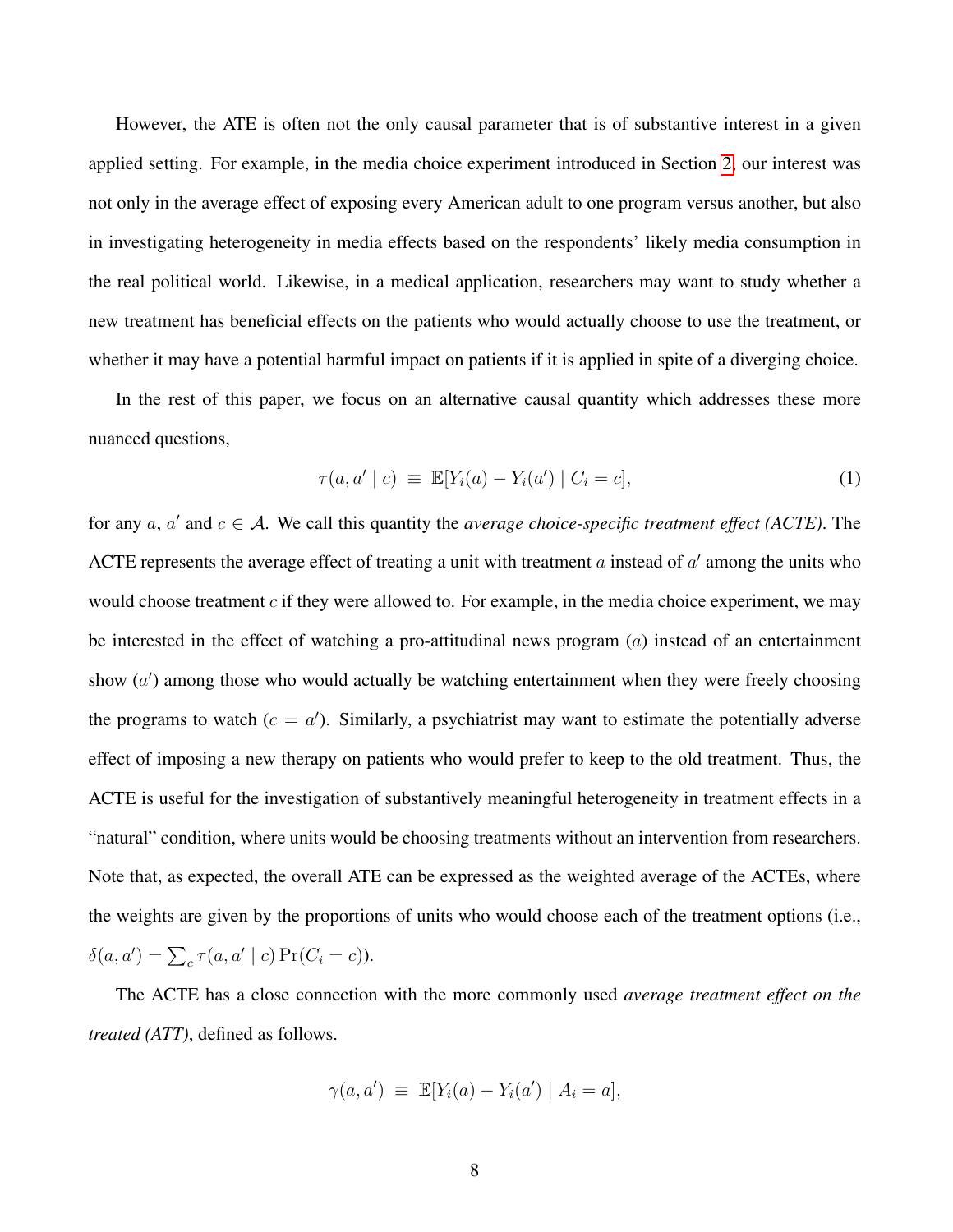for a and  $a' \in A$ . The ATT represents the average effect of treatment a versus  $a'$  among those units who are actually treated with a. Conventionally in the literature, *how* those units come to be actually treated with  $\alpha$  is left implicit in the definition of this quantity. For example, in a standard RCT where treatments are randomly assigned and imposed, the ATT is equivalent to the ATE because  $A_i$  is statistically independent of the potential outcomes (i.e.  $\gamma(a, a') = \delta(a, a')$  for any  $a, a' \in A$ ). On the other hand, in the so-called encouragement design where an encouragement (or "instrument") for taking a particular treat-ment option is randomized (e.g. [Hirano et al., 2000\)](#page-33-6), the actual treatment status  $A_i$  reflects the subject's voluntary action of choosing to take the treatment and the ATT now has a substantive meaning similar to the ACTE. This implies that the substantive interpretation of the ATT as a causal quantity crucially depends on the study design. In this paper, we opt to introduce the new causal quantity ACTE because its interpretation is clearer and less affected by auxiliary design assumptions than the ATT.

#### <span id="page-9-3"></span>3.3 Assumptions

Here, we introduce a set of statistical assumptions and discuss their relationships with the design we propose. Note that the proposed design involves two random assignments. First, the randomization of subjects into the forced exposure and free choice conditions implies the following assumption.

#### Assumption 1 (Randomization of Designs)

<span id="page-9-2"></span><span id="page-9-1"></span>
$$
\{Y_i(a), C_i, S_i\} \perp\!\!\!\perp D_i \quad \text{for all} \quad a \in \mathcal{A}.
$$

Second, in the forced exposure condition, the treatments are randomly assigned and imposed on each subject. This implies that the following assumption is also guaranteed to be true.

#### Assumption 2 (Randomization of the Forced Treatment)

<span id="page-9-0"></span>
$$
\{Y_i(a), C_i, S_i\} \perp \perp A_i \mid D_i = 1 \quad \text{for all} \quad a \in \mathcal{A}.
$$

In addition to these design-guaranteed assumptions, existing studies using PPTs often make the following untestable assumption (e.g. [Arceneaux, Johnson and Murphy, 2012\)](#page-32-0).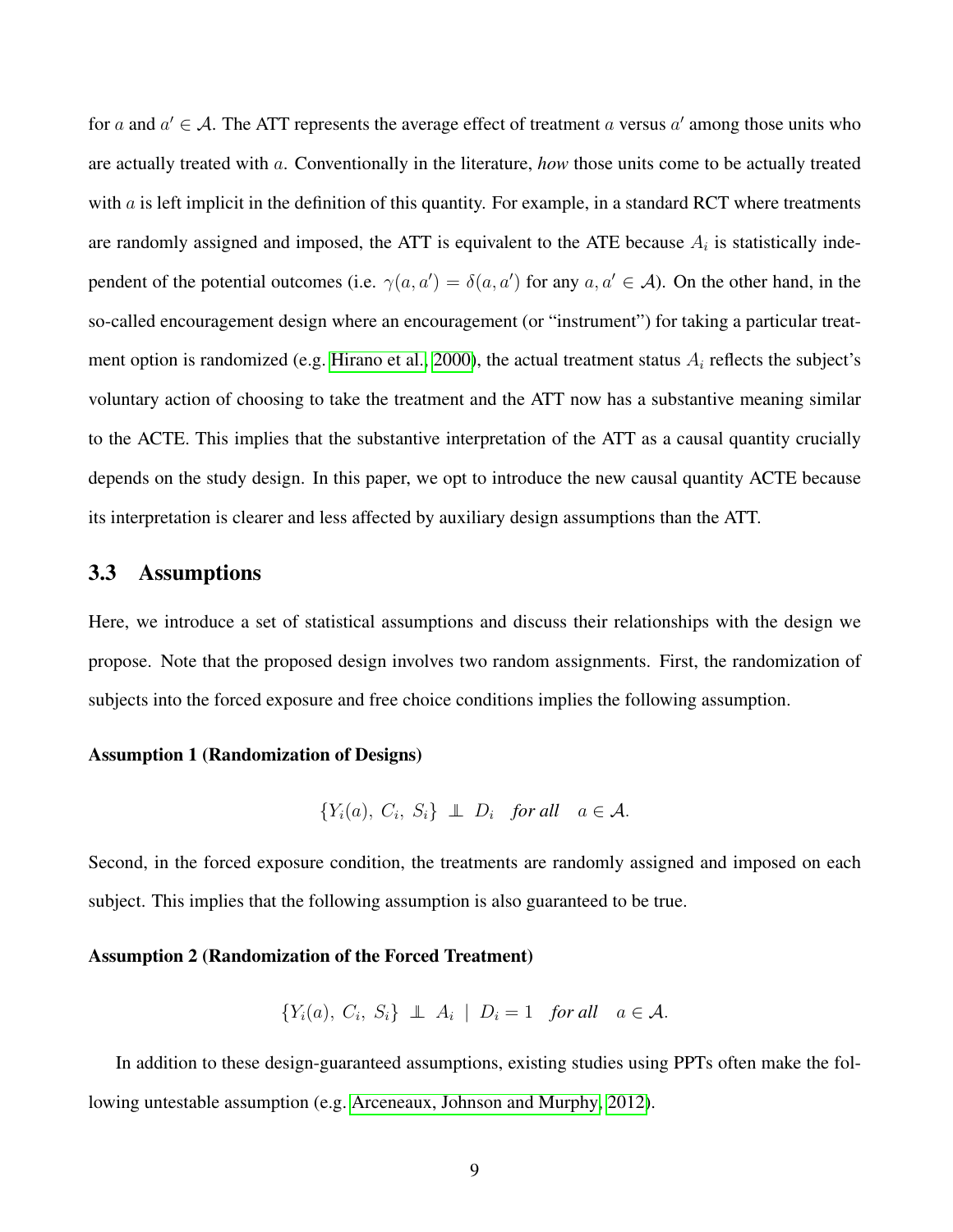#### Assumption 3 (Mean Ignorability of Measurement Error)

$$
\mathbb{E}[Y_i(a) | C_i = c] = \mathbb{E}[Y_i(a) | S_i = c] \text{ for any } a, c \in \mathcal{A}.
$$

This assumption states that the potential outcomes of the units who would choose a particular treatment option are on average equal to the potential outcomes of the (potentially different) set of units who state that they would choose the same treatment. In other words, Assumption [3](#page-9-0) holds if the discrepancy between the stated and revealed preferences (which one may call the measurement error if the stated preference is thought of as a measure of underlying preference) is ignorable. The assumption will be violated if the discrepancy between the stated preference and actual choice is systematically correlated with any background characteristic of the units that are associated with the potential outcomes.

Assumption [3](#page-9-0) is not directly testable because the conditional expectation on the left-hand side is unobservable for  $a \neq c$ . However, Assumption [3](#page-9-0) has two empirical implications which can be tested with observed information. First, Assumptions [1,](#page-9-1) [2](#page-9-2) and [3](#page-9-0) jointly imply the following relationship.

<span id="page-10-0"></span>
$$
\mathbb{E}[Y_i \mid A_i = a, D_i = 0] = \mathbb{E}[Y_i \mid A_i = S_i = a, D_i = 1],
$$
\n(2)

for any  $a \in \mathcal{A}$ . Second, for outcomes that are bounded from below (y) and above (y), it can be shown that the following inequalities must hold under Assumptions [1,](#page-9-1) [2](#page-9-2) and [3.](#page-9-0)

<span id="page-10-1"></span>
$$
\underline{y} \le \frac{\mathbb{E}[Y_i \mid C_i = a, D_i = 0] - \mathbb{E}[Y_i \mid C_i = S_i = a, D_i = 0] \Pr(C_i = a \mid S_i = a, D_i = 0)}{1 - \Pr(C_i = a \mid S_i = a, D_i = 0)} \le \overline{y}
$$
 (3)

for any  $a \in \mathcal{A}$ . Proofs are provided in Appendix [A.1.](#page-26-0)

Assumption [3](#page-9-0) may be attractive because, as we show in Section [4,](#page-11-0) it allows the point identification of the ACTE only with the forced exposure condition. By making Assumption [3,](#page-9-0) the reseacher can save the cost of employing an additional experimental arm. However, the assumption is a strong one in many applied contexts, as we discussed in Sections [2](#page-2-0) and [3.1.](#page-5-0) In such applications, we recommend against dropping the free choice condition entirely, and also recommend that the above observable implications of the assumption be tested with the collected data before the assumption is made in the analysis. Tests can be conducted in the usual manner based on the sample analogues of the expressions and their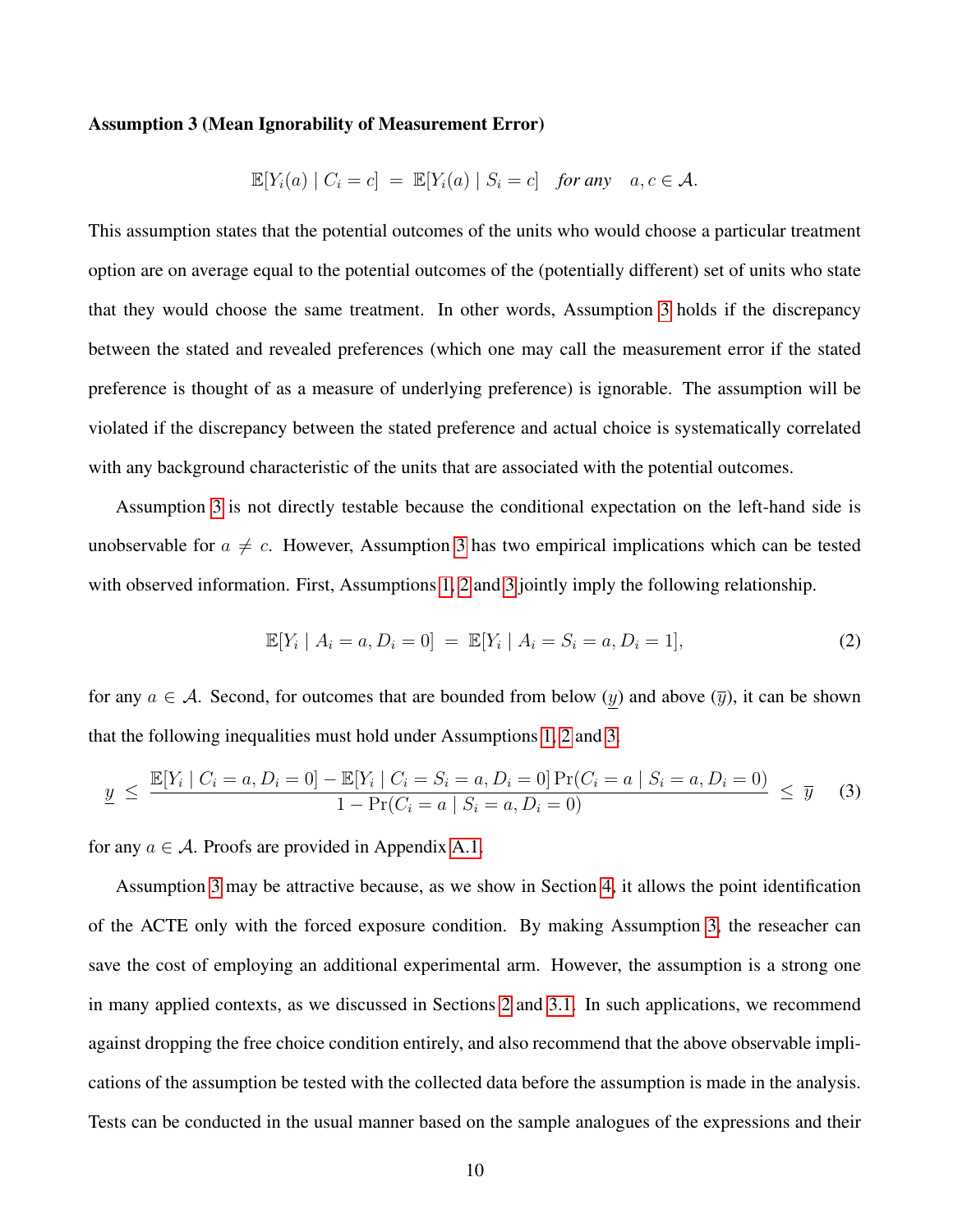<span id="page-11-0"></span>asymptotic sampling variances, obtained via standard techniques like the delta method.

### 4 Nonparametric Identification Analysis

In this section, we present the results of our nonparametric identification analysis for the ACTE under the proposed design. We begin with the results that hold for the most general class of outcomes ( $\mathcal{Y} \subseteq \mathbb{R}$ ) and then consider more restricted set of outcomes. We ends our analysis with the derivation of the sharp (i.e., tightest possible) nonparametric bounds for binary outcomes.

#### <span id="page-11-2"></span>4.1 General Results for Unbounded Outcomes

We first present our most general results that are valid for any real-valued outcome ( $\mathcal{Y} \subseteq \mathbb{R}$ ). First, we consider the identifiability of the ACTE when we only make the assumptions that are guaranteed to hold by the study design (i.e. Assumptions [1](#page-9-1) and [2\)](#page-9-2) and the SUTVA. In Appendix [A.2,](#page-26-1) we show that the ACTE can be expressed as follows under those assumptions.

<span id="page-11-1"></span>
$$
\tau(a, a' \mid c) = \frac{1}{\Pr(C_i = c \mid D_i = 0)} \begin{Bmatrix} \mathbb{E}[Y_i \mid A_i = a, D_i = 1] - \mathbb{E}[Y_i \mid A_i = a', D_i = 1] \\ -\mathbb{E}[Y_i \mid C_i = a, D_i = 0] \Pr(C_i = a \mid D_i = 0) \\ +\mathbb{E}[Y_i \mid C_i = a', D_i = 0] \Pr(C_i = a' \mid D_i = 0) \\ -\sum_{c' \notin \{a, c\}} \mathbb{E}[Y_i(a) \mid C_i = c'] \Pr(C_i = c' \mid D_i = 0) \\ +\sum_{c' \notin \{a', c\}} \mathbb{E}[Y_i(a') \mid C_i = c'] \Pr(C_i = c' \mid D_i = 0) \end{Bmatrix}, \quad (4)
$$

for any  $a, a'$  and  $c \in A$ . Equation [\(4\)](#page-11-1) immediately gives us three important results. First, equation (4) contains a total of at least  $J - 2$  terms (when  $a \neq a' = c$  or  $a = c \neq a'$ ) and as many as  $2(J - 2)$  terms (when  $a \neq a' \neq c$ ) that cannot be identified from observed data under Assumptions [1](#page-9-1) and [2.](#page-9-2) Thus, it can be concluded that the ACTE is unidentified by the proposed PPT design itself.

Second, when the treatment is binary as in many social and medical RCTs (i.e.,  $J = 2$ ), the unidentified terms drop out of equation [\(4\)](#page-11-1). This implies that the ACTE is point-identified under Assump-tions [1](#page-9-1) and [2](#page-9-2) alone if  $J = 2$ , and is written as follows.

$$
\tau(a, a' \mid c) = \begin{cases} \frac{\mathbb{E}[Y_i | D_i = 0] - \mathbb{E}[Y_i | A_i = a', D_i = 1]}{\Pr(C_i = a | D_i = 0)} & \text{if } c = a, \\ \frac{\mathbb{E}[Y_i | A_i = a, D_i = 1] - \mathbb{E}[Y_i | D_i = 0]}{\Pr(C_i = a' | D_i = 0)} & \text{if } c = a', \end{cases}
$$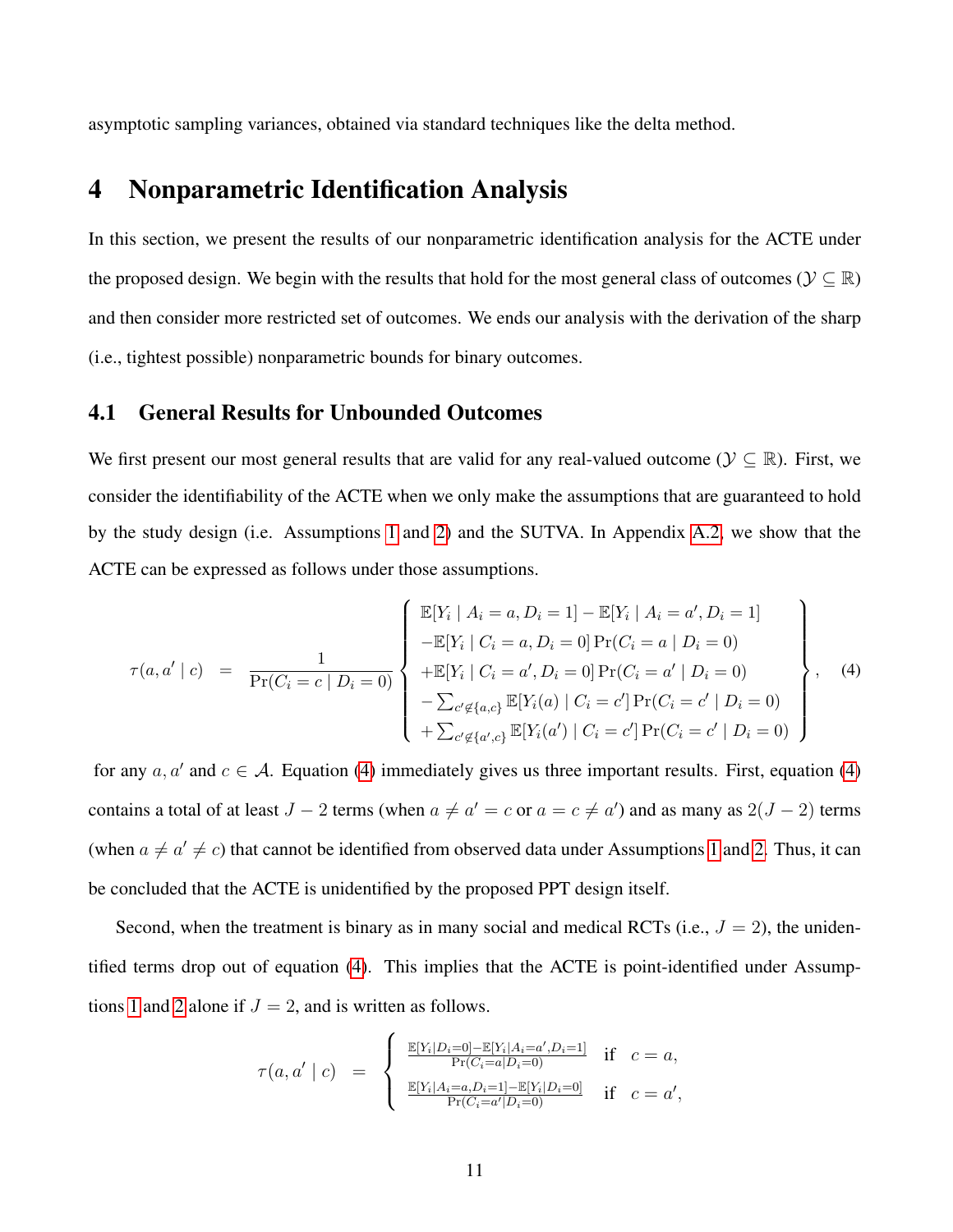for a, a' and  $c \in \{0, 1\}$ . This exactly matches [Gaines and Kuklinski'](#page-33-0)s [\(2011,](#page-33-0) p.729), where they consider a PPT design that is identical to ours except that it does not contain the measurement of stated preferences  $S_i$  and that they only consider the case of  $J = 2$ . Thus, we verify their earlier result under the potential outcomes framework and also show that our proposed framework encompasses theirs as a special case.

Third, if we make Assumption [3](#page-9-0) in addition to Assumptions [1](#page-9-1) and [2,](#page-9-2) the unidentified terms in equa-tion [\(4\)](#page-11-1) become identified as  $\mathbb{E}[Y_i(a'') | C_i = c'] = \mathbb{E}[Y_i | A_i = a'', S_i = c', D_i = 1]$  for  $a'' \in \{a, a'\}.$ This implies that the ACTE can be point identified for any J under Assumptions [1,](#page-9-1) [2](#page-9-2) and [3](#page-9-0) and given by the following expression.

<span id="page-12-0"></span>
$$
\tau(a, a' \mid c) = \mathbb{E}[Y_i \mid S_i = c, A_i = a, D_i = 1] - \mathbb{E}[Y_i \mid S_i = c, A_i = a', D_i = 1],
$$
\n(5)

for  $a, a'$  and  $c \in A$ . Equation [\(5\)](#page-12-0) makes it clear that the forced exposure group alone is sufficient for the identification of the ACTE when we make Assumptions [2](#page-9-2) and [3.](#page-9-0) Indeed, [Arceneaux, Johnson and](#page-32-0) [Murphy](#page-32-0) [\(2012,](#page-32-0) pp.182–3) use equation [\(5\)](#page-12-0) to estimate the ACTE in their experiment, which consisted of the forced exposure arm of our proposed design alone. As we discussed in Section [3,](#page-4-0) while this design choice may be reasonable in some applied context, it must be made with caution because Assumption [3](#page-9-0) is strong and omitting the free-choice condition precludes the testing of its observable implications. From here on, we call equation [\(5\)](#page-12-0) the "naïve estimator" of the ACTE.

What if we are not willing to make Assumption [3](#page-9-0) or restrict the analysis to binary treatments? Un-fortunately, equation [\(4\)](#page-11-1) does not imply any restriction on the possible value of  $\tau(a, a' | c)$ . Here, we take an alternative approach and obtain the following partial identification result for the general case of unbounded outcomes.

# <span id="page-12-2"></span>Proposition 1 (Nonparametric Bounds on the ACTE for Unbounded Outcomes) *Under Assumptions [1](#page-9-1) and [2,](#page-9-2) the ACTE can be partially identified at least up to the following nonparametric bounds:*

<span id="page-12-1"></span>
$$
\mathbb{E}[Y_i | A_i = a, D_i = 1] - \mathbb{E}[Y_i | A_i = a', D_i = 1] + \frac{\max_{s \in \mathcal{A}} \{Q(a) - R(a)\} - \min_{s \in \mathcal{A}} \{Q(a') + R(a')\}}{\Pr(C_{ic}^* = 1 | D_i = 0)}
$$
  
\n
$$
\leq \tau(a, a' | c) \leq \tag{6}
$$
  
\n
$$
\mathbb{E}[Y_i | A_i = a, D_i = 1] - \mathbb{E}[Y_i | A_i = a', D_i = 1] + \frac{\min_{s \in \mathcal{A}} \{Q(a) + R(a)\} - \max_{s \in \mathcal{A}} \{Q(a') - R(a')\}}{\Pr(C_{ic}^* = 1 | D_i = 0)}
$$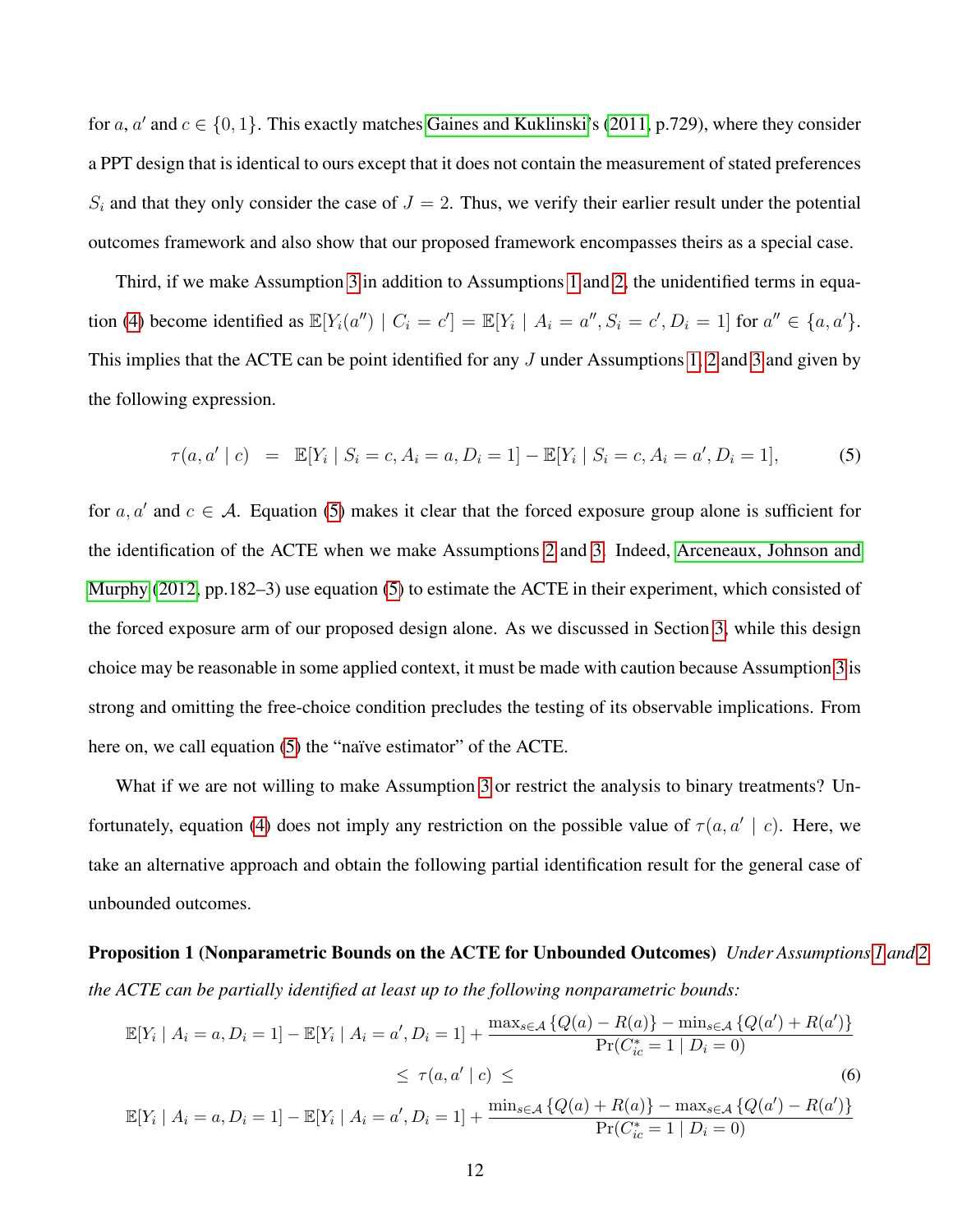*for any*  $a$ *,*  $a'$  *and*  $c \in A$ *, where* 

$$
Q(a^*) = \{ \mathbb{E}[Y_i \mid S_{is}^* = 1, A_i = a^*, D_i = 1] - \mathbb{E}[Y_i \mid S_{is}^* = 0, A_i = a^*, D_i = 1] \} \operatorname{Cov}(S_{is}^*, C_{ic}^* \mid D_i = 0),
$$
  

$$
R(a^*) = \sqrt{\operatorname{Var}(Y_i \mid A_i = a^*, D_i = 1)} \sqrt{\operatorname{Var}(C_{ic}^* \mid D_i = 0)}
$$
  

$$
\times \sqrt{1 - \operatorname{Cor}(Y_i, S_{is}^* \mid A_i = a^*, D_i = 1)^2} \sqrt{1 - \operatorname{Cor}(S_{is}^*, C_{ic}^* \mid D_i = 0)^2},
$$
  
for  $a^* \in \{a, a'\}, C_{ic}^* = 1\{C_i = c\},$  and  $S_{is}^* = 1\{S_i = s\}.$ 

A proof can be found in Appendix [A.3.](#page-27-0) The bounds in equation [\(6\)](#page-12-1) provide several useful insights. First, the first two terms in both the upper and lower bounds equal the ATE  $(\delta(a, a'))$ , which represents the overall average effect of exposing units to treatment  $a$  as opposed to  $a'$  regardless of their preferences. Second,  $Q(a)$  and  $Q(a')$  can be considered adjustment terms for the ATE which incorporate the selection effect by use of the stated preference information. These terms equal zero under either following conditions: (1) the potential outcomes under treatments  $a$  and  $a'$  are on average equal between those who state they prefer to take treatment s and those who prefer not to, or  $(2)$  the stated and revealed preferences are uncorrelated. Neither condition is likely to hold exactly in situations where the ACTE becomes an object of the study. Third, the expression for  $R(a)$  and  $R(a')$  implies that the bounds become tighter under several alternative conditions: (1) when the potential outcomes are less variable, (2) when the proportion of subjects who choose the treatment in consideration is close to half of the population, (3) when the potential outcomes are highly correlated with the stated choice, and (4) when the stated and revealed preferences have a high correlation. As anticipated, the bounds have zero length, and the ACTE is therefore point identified as equation [\(5\)](#page-12-0), when stated and revealed preferences are perfectly correlated.

Finally, note that when the subgroup of interest would choose  $C_i = a'$  (or a), the bounds in equation [\(6\)](#page-12-1) can be simplified and tightened. This is because the corresponding conditional average potential outcome is point identified from the free choice arm, i.e.,  $\mathbb{E}[Y_i(c) | C_i = c] = \mathbb{E}[Y_i | A_i = c, D_i = 0].$ The simplified bounds for this imporant special case are given in Appendix [A.3.](#page-27-0)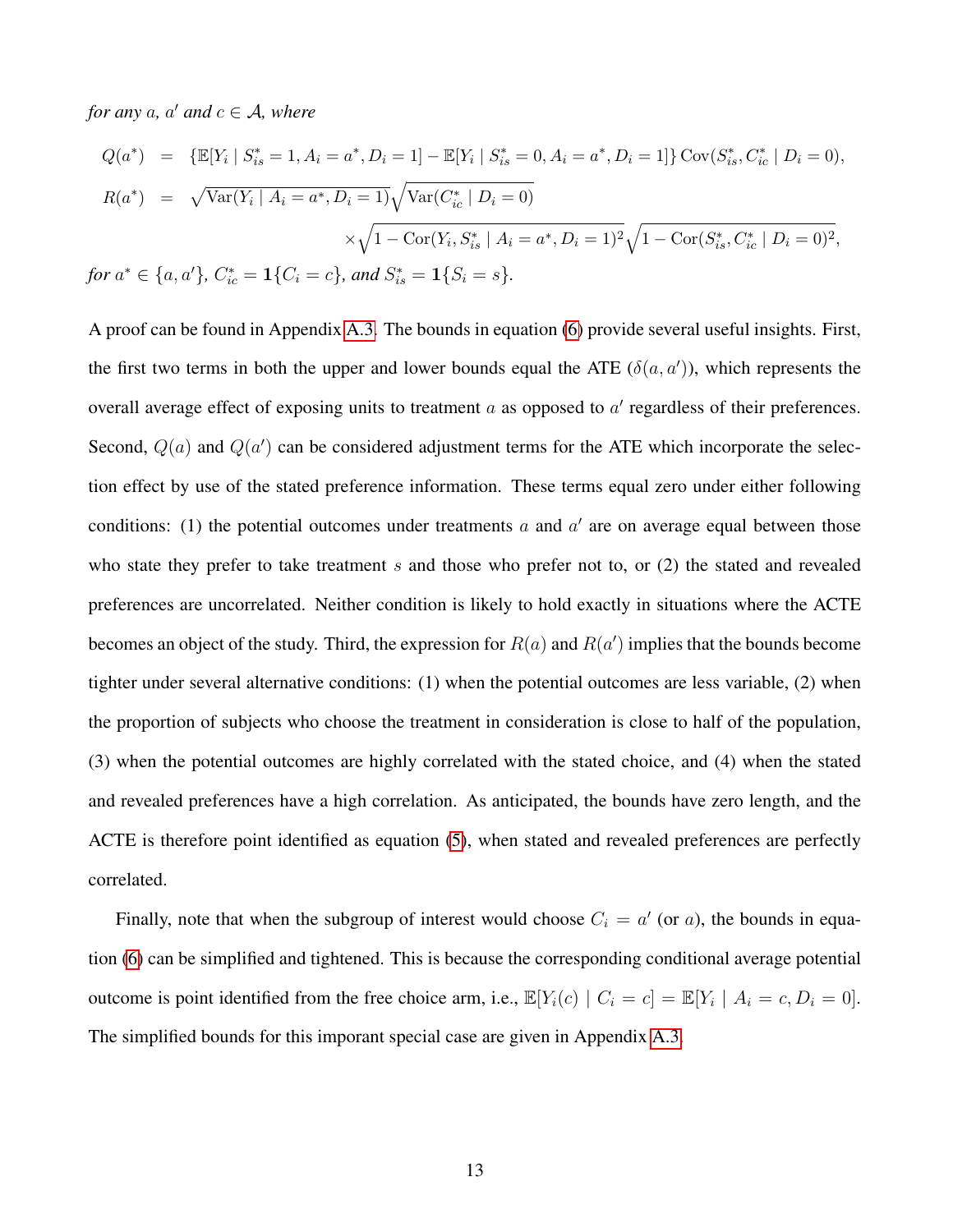#### 4.2 Bounds on the ACTE for Bounded Outcomes

The nonparametric bounds on the ACTE in Section [4.1](#page-11-2) can be further tightened when we focus on finitely bounded outcomes ( $\mathcal{Y} = [y, \overline{y}]$ ). The following proposition describes the result.

#### Proposition 2 (Nonparametric Bounds on the ACTE for Bounded Outcomes) *Under Assumptions [1](#page-9-1) and [2,](#page-9-2)*

*the ACTE for a bounded outcome is guaranteed to exist within the intersection of the interval given in Proposition [1](#page-12-2) and the interval given by the following upper and lower bounds.*

<span id="page-14-1"></span><span id="page-14-0"></span>
$$
\sum_{s=0}^{J-1} \left\{ \underline{\pi}(a \mid s, c) - \overline{\pi}(a' \mid s, c) \right\} \Pr(S_i = s \mid C_i = c, D_i = 0)
$$
\n
$$
\leq \tau(a, a' \mid c) \leq \sum_{s=0}^{J-1} \left\{ \overline{\pi}(a \mid s, c) - \underline{\pi}(a' \mid s, c) \right\} \Pr(S_i = s \mid C_i = c, D_i = 0), \tag{7}
$$

*where*

$$
\overline{\pi}(a^* \mid s, c) = \begin{cases}\n\max \left[ \underline{y}, \frac{1}{\Pr(C_i = c | S_i = s, D_i = 0)} \left\{ \begin{array}{c}\n\mathbb{E}[Y_i \mid S_i = s, A_i = a^*, D_i = 1] \\
-\mathbb{E}[Y_i | S_i = s, C_i = a^*, D_i = 0] \\
\times \Pr(C_i = a^* | S_i = s, D_i = 0)\n\end{array}\right\}\right] & \text{if } a^* \neq c, \\
\mathbb{E}[Y_i \mid S_i = s, C_i = c, D_i = 0] & \text{if } a^* = c,\n\end{cases}
$$
\n
$$
\overline{\pi}(a^* \mid s, c) = \begin{cases}\n\min \left[ \overline{y}, \frac{1}{\Pr(C_i = c | S_i = s, D_i = 0)} \left\{ \begin{array}{c}\n\mathbb{E}[Y_i \mid S_i = s, A_i = a^*, D_i = 1] \\
-\mathbb{E}[Y_i | S_i = s, C_i = a^*, D_i = 0] \\
\times \Pr(C_i = a^* | S_i = s, D_i = 0)\n\end{array}\right\}\right & \text{if } a^* \neq c, \\
\mathbb{E}[Y_i \mid S_i = s, C_i = c, D_i = 0]\n\end{cases}
$$
\n
$$
\mathbb{E}[Y_i \mid S_i = s, C_i = c, D_i = 0] & \text{if } a^* \neq c,\n\end{cases}
$$

*where*  $a^* \in \{a, a'\}$ , for all  $a, a'$  and  $c \in A$ .

A proof is given in Appendix [A.4.](#page-29-0) We offer several remarks about Proposition [2.](#page-14-0) First, these bounds are naturally more informative when more units choose one of the treatments of interest, as worst-case assumptions then apply to a smaller portion of the population. Second, bounds are also narrower for treatments that are more likely to be chosen. Third, bounds tend to be more informative when the general population responds differently than units that self-select into a treatment of interest. Finally, as before, we can generally obtain tighter bounds for the ACTE where one of the two potential outcomes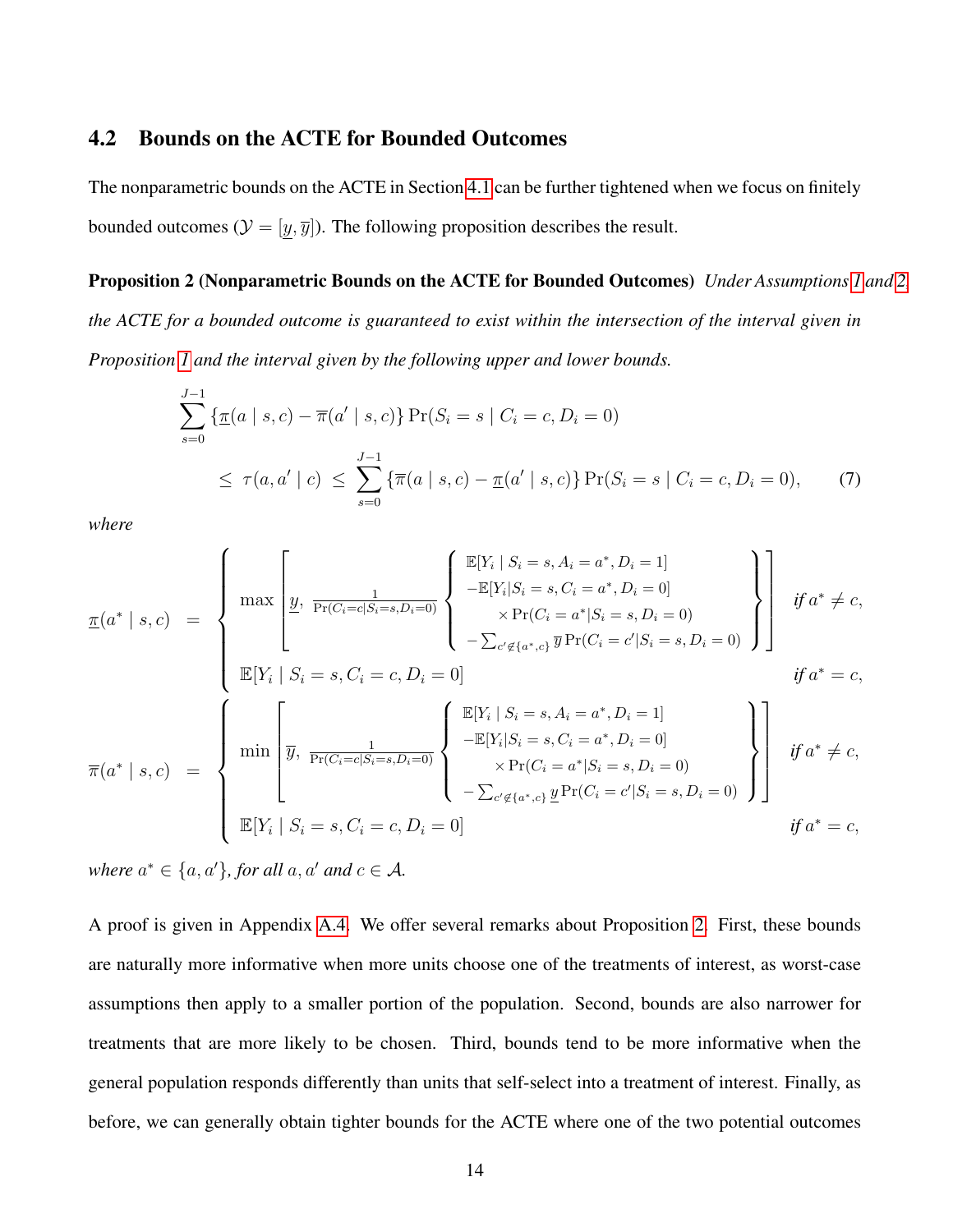refers to the condition actually observed in the real world (i.e.,  $a = c$  or  $a' = c$ ). This is again because we can point-identify the conditional mean of the potential outcome corresponding to that condition using the free choice group. For example, the upper and lower bounds on  $\tau(a, c \mid c)$  are given by

$$
\sum_{s=0}^{J-1} \pi(a \mid s, c) \Pr(S_i = s | C_i = c, D_i = 0) - \mathbb{E}[Y_i \mid C_i = c, D_i = 0]
$$
  

$$
\leq \tau(a, c \mid c) \leq \sum_{s=0}^{J-1} \overline{\pi}(a \mid s, c) \Pr(S_i = s | C_i = c, D_i = 0) - \mathbb{E}[Y_i \mid C_i = c, D_i = 0]
$$

<span id="page-15-0"></span>for any a and  $c \in A$ . Additional details are also provided in Appendix [A.4.](#page-29-0)

#### 4.3 Sharp Bounds on the ACTE for Binary Outcomes

We now further restrict analysis to binary outcomes ( $\mathcal{Y} = \{0, 1\}$ ) and derive another set of nonparametric bounds for the ACTE. In this case, we can in fact obtain the *sharp* bounds (i.e., the tightest possible given all the observed information; [Manski, 1995\)](#page-34-9) by incorporating the full joint distribution of the observed variables in the derivation of the bounds. This implies that the resulting bounds cannot be improved without introducing additional assumptions that are not justified by the experimental design itself.

Specifically, we take the linear programming approach based on principal stratification [\(Balke and](#page-32-4) [Pearl, 1997;](#page-32-4) [Frangakis and Rubin, 2002\)](#page-33-7), which has recently been used for nonparametric identification analysis of various causal quantities (e.g. [Yamamoto, 2012;](#page-35-3) [Imai, Tingley and Yamamoto, 2013\)](#page-33-8). First, we define  $2<sup>J</sup> J<sup>2</sup>$  principal strata, a partition of the population of units based on the values of their potential outcomes  $(Y_i(0), ..., Y_i(J-1))$  as well as the values of their stated and revealed preferences  $(S<sub>i</sub>$  and  $C<sub>i</sub>)$ . Then we consider the population proportion of each principal stratum, which we denote by  $\phi_{y_0,\dots,y_{J-1},s,c} \equiv Pr(Y_i(0) = y_0, ..., Y_i(J-1) = y_{J-1}, S_i = s, C_i = c)$ , where  $y_0, ..., y_{J-1} \in \{0,1\}$ and  $s, c \in A$ . For the rest of this section, we focus on the case of a tri-valued treatment ( $J = 3$ , as in the media choice example) for notational tractability, although the proposed method can be applied more generally. There are a total of 72 unique principal strata when  $J = 3$ , corresponding to unique combinations in the indices of  $\phi_{y_0,y_1,y_2,s,c}$ . Also, note that the proposed method can also be applied to non-binary categorical outcomes with a straightforward extension, which we do not pursue in the current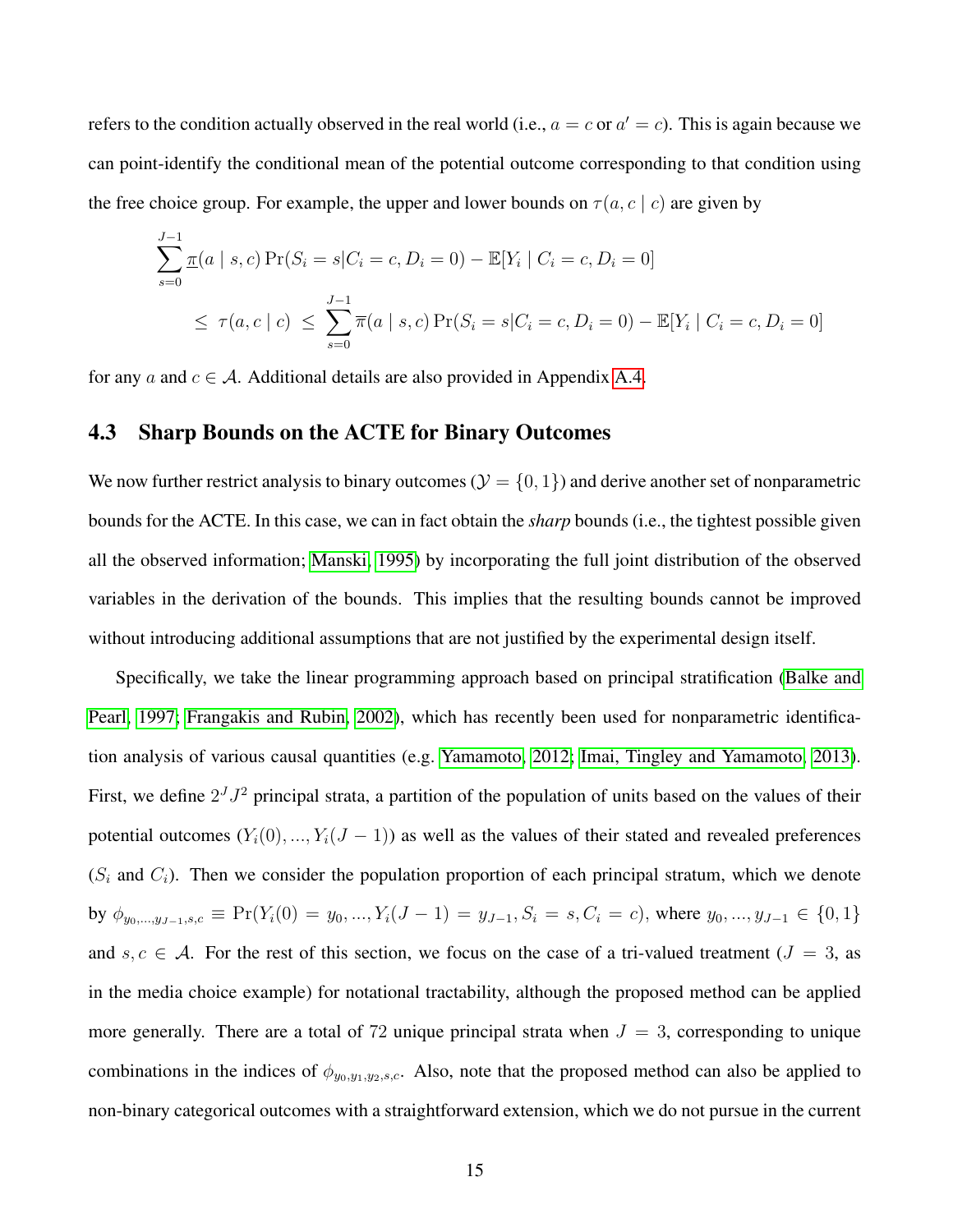paper in order to keep the exposition simple.

<span id="page-16-1"></span>The following proposition shows that the sharp bounds on the ACTE can be obtained by solving a linear programming problem when the outcome is binary.

Proposition 3 (Nonparametric Sharp Bounds on the ACTE for Binary Outcomes) *Under Assumptions [1](#page-9-1) and [2](#page-9-2)* and when  $J = 3$ , the nonparametric sharp bounds on  $\tau(a, a' | c)$  for a binary outcome can be obtained *as a solution to the following linear programming problem.*

$$
\min_{\Phi} \quad \text{and} \quad \max_{\Phi} \quad \frac{1}{\Pr(C_i = c)} \left\{ \sum_{a'' \in \{0,1\}} \sum_{s \in \mathcal{A}} \left( \phi_{1,0,y_{a''},s,c} - \phi_{0,1,y_{a''},s,c} \right) \right\},
$$
\n
$$
s.t. \quad \phi_{y_0,y_1,y_2,s,c'} \ge 0 \,\forall \, y_0, y_1, y_2, s, c', \sum_{y_0 \in \{0,1\}} \sum_{y_1 \in \{0,1\}} \sum_{y_2 \in \{0,1\}} \sum_{y_2 \in \{0,1\}} \sum_{s \in \mathcal{A}} \sum_{c' \in \mathcal{A}} \phi_{y_0,y_1,y_2,s,c'} = 1,
$$
\n
$$
\sum_{y_0 \in \{0,1\}} \sum_{y_1 \in \{0,1\}} \sum_{y_2 \in \{0,1\}} \phi_{y_0,y_1,y_2,s,c'} \cdot \mathbf{1} \{y_{c'} = 1\} = \Pr(S_i = s, C_i = c', Y_i = 1 \mid D_i = 0) \,\forall \, s, c',
$$
\n
$$
\sum_{y_0 \in \{0,1\}} \sum_{y_1 \in \{0,1\}} \sum_{y_2 \in \{0,1\}} \phi_{y_0,y_1,y_2,s,c'} = \Pr(S_i = s, C_i = c' \mid D_i = 0) \,\forall \, s, c', \, \text{and}
$$
\n
$$
\sum_{y_0 \in \{0,1\}} \sum_{y_1 \in \{0,1\}} \sum_{y_2 \in \{0,1\}} \sum_{c' \in \mathcal{A}} \phi_{y_0,y_1,y_2,s,c'} \cdot \mathbf{1} \{y_{a''} = 1\} = \Pr(S_i = s, A_i = a'', Y_i = 1 \mid D_i = 1) \,\forall \, s, a'', \, \text{where } \Phi \equiv \{\phi_{y_0,y_1,y_2,s,c} : y_0 \in \{0,1\}, y_1 \in \{0,1\}, y_2 \in \{0,1\}, s \in \mathcal{A}, c \in \mathcal{A}\}.
$$

A proof is provided in Appendix [A.5.](#page-30-0) The maximization and minimization problems in Proposition [3](#page-16-1) are standard linear programming problems which can be easily solved numerically with given data using statistical software, such as the lpSolve package in R.

# <span id="page-16-0"></span>5 Sensitivity Analysis

The nonparametric bounds we have derived so far all represent "worst-case" scenarios, in that they allow for the maximal deviation in the average potential outcomes between those subjects who merely state they would take a treatment and those who actually choose to take the treatment. In contrast, the na¨ıve estimator given in equation [\(5\)](#page-12-0) relies on Assumption [3](#page-9-0) and assumes (often demonstrably falsely) that this deviation is zero. The truth, however, lies somewhere between these two extremes.

In this section, we propose a sensitivity analysis to investigate this middle ground. Sensitivity analysis is a commonly used inferential strategy where the degree of violation of a key identification assumption is quantified via a sensitivity parameter [\(Rosenbaum, 2002\)](#page-34-10) and the consequence of this violation is then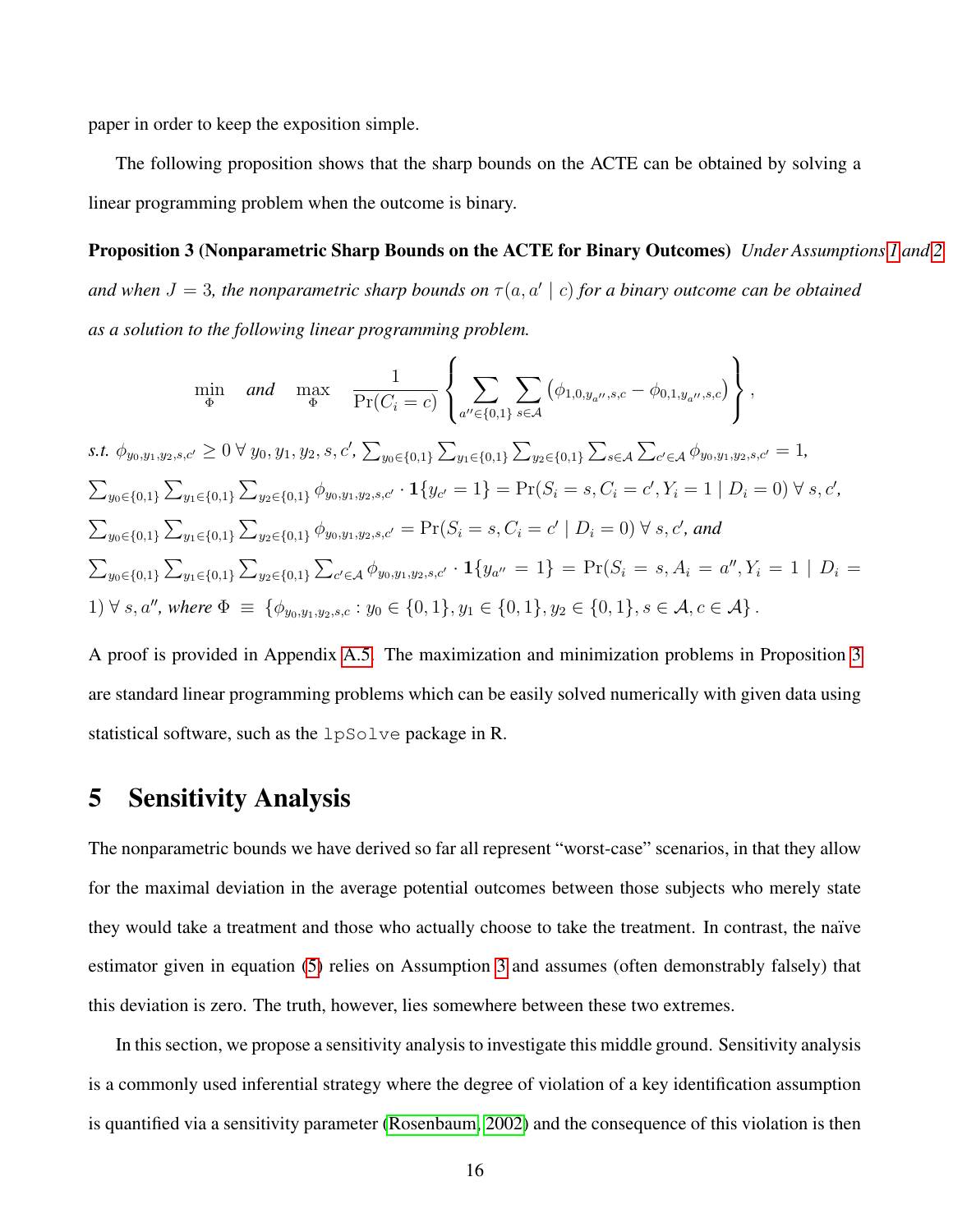expressed and analyzed as a function of this parameter. Here, we consider a sensitivity parameter  $\rho$ which is defined as,

<span id="page-17-0"></span>
$$
\rho \equiv \max \left| \mathbb{E}[Y_i(a) | S_i = c] - \mathbb{E}[Y_i(a) | C_i = c] \right|
$$

for all a and  $c \in A$ . In words,  $\rho$  represents the maximum absolute difference we allow to exist between the average potential outcome among those who state to choose a particular treatment and the average potential outcome among those who actually choose that treatment. This definition of  $\rho$  implies the following additional constraint,

$$
\mathbb{E}[Y_i | S_i = c, A_i = a, D_i = 1] - \rho \le \mathbb{E}[Y_i(a) | C_i = c] \le \mathbb{E}[Y_i | S_i = c, A_i = a, D_i = 1] + \rho, \quad (8)
$$

for all a and  $s \in A$ .

The proposed sensitivity analysis proceeds by incorporating equation [\(8\)](#page-17-0) to the calculation of bounds. Specifically, for the case of unbounded outcomes, we modify the bounds given in Proposition [1](#page-12-2) to

$$
\mathbb{E}[Y_i | A_i = a, D_i = 1] - \mathbb{E}[Y_i | A_i = a', D_i = 1]
$$
  
+ 
$$
\max \left[ \left\{ \frac{Q(a) - R(a)}{\Pr(C_{ic}^* = 1 | D_i = 0)} : s \in \mathcal{A} \right\} \cup \{ \mathbb{E}[Y_i | S_i = c, A_i = a, D_i = 1] - \rho \} \right]
$$
  
- 
$$
\min \left[ \left\{ \frac{Q(a') + R(a')}{\Pr(C_{ic}^* = 1 | D_i = 0)} : s \in \mathcal{A} \right\} \cup \{ \mathbb{E}[Y_i | S_i = c, A_i = a, D_i = 1] + \rho \} \right]
$$
  

$$
\leq \tau(a, a' | c) \leq
$$

$$
\mathbb{E}[Y_i | A_i = a, D_i = 1] - \mathbb{E}[Y_i | A_i = a', D_i = 1]
$$
  
+ 
$$
\max \left[ \left\{ \frac{Q(a) + R(a)}{\Pr(C_{ic}^* = 1 | D_i = 0)} : s \in \mathcal{A} \right\} \cup \left\{ \mathbb{E}[Y_i | S_i = c, A_i = a, D_i = 1] + \rho \right\} \right]
$$
  
- 
$$
\min \left[ \left\{ \frac{Q(a') - R(a')}{\Pr(C_{ic}^* = 1 | D_i = 0)} : s \in \mathcal{A} \right\} \cup \left\{ \mathbb{E}[Y_i | S_i = c, A_i = a, D_i = 1] - \rho \right\} \right]
$$

for all  $a, a'$  and  $c \in A$ .

For bounded outcomes, an analytical solution becomes intractable because equation [\(8\)](#page-17-0) can constrain unobserved conditional averages of potential outcomes via many interrelated inequality restrictions. We therefore find bounds numerically for a given  $\rho$  by solving the following linear programming problem.

$$
\min_{\Pi_{a,a'}} \quad \text{and} \quad \max_{\Pi_{a,a'}} \quad \sum_{s' \in \mathcal{A}} \pi(a^* \mid s', c) \Pr(S_i = s' \mid C_i = c, D_i = 0),
$$
\n
$$
\text{s.t. } \pi(a^* \mid s', c') \geq \underline{y} \; \forall \; a^*, s', c', \pi(a^* \mid s', c') \leq \overline{y} \; \forall \; a^*, s', c', \pi(a^* \mid s', a^*) = \mathbb{E}[Y_i \mid S_i = s', C_i = 0],
$$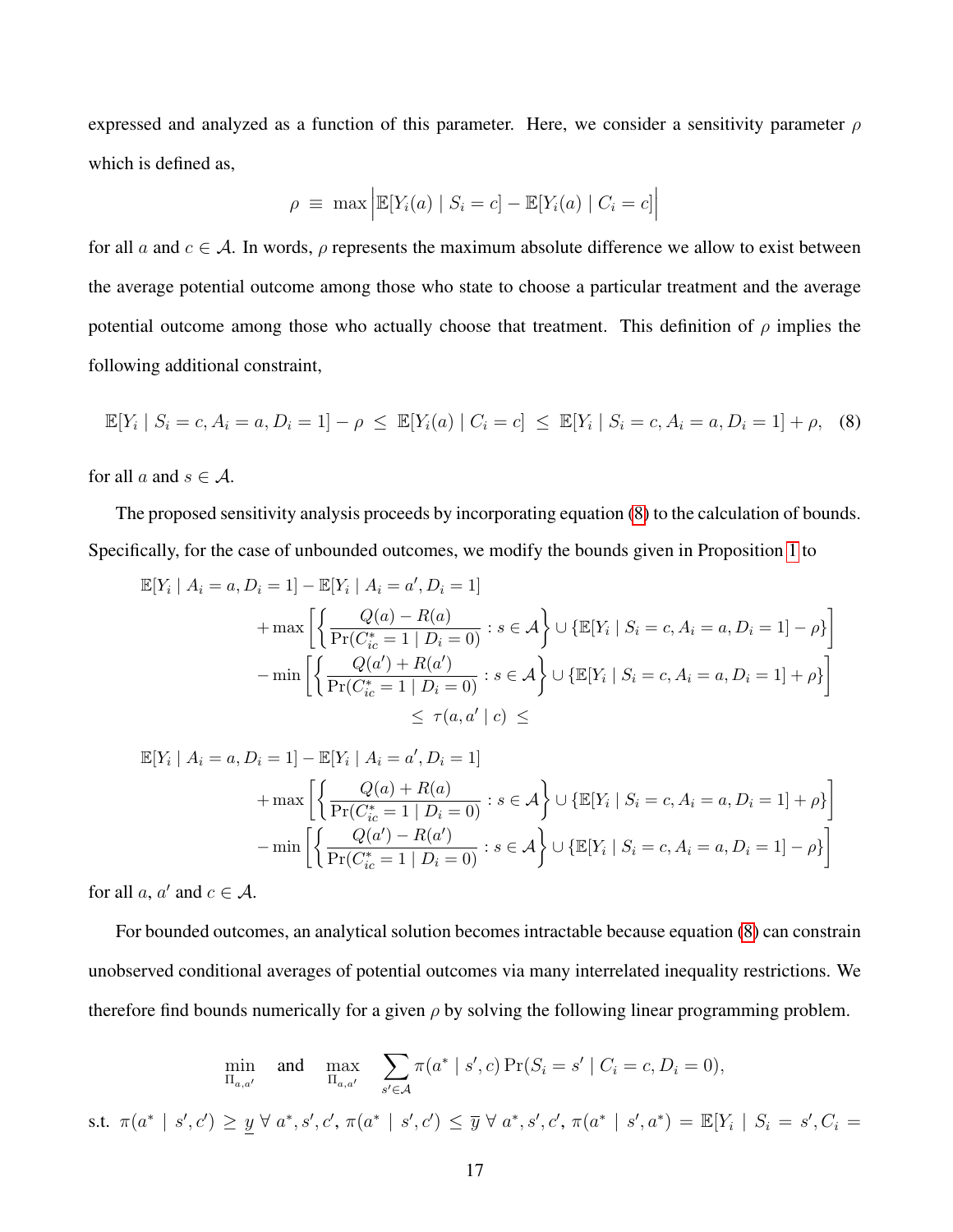$a^*$ ,  $D_i = 0$   $\forall a^*$ ,  $\sum_{c' \in A} \pi(a^* \mid s', c')$   $\Pr(C_i = c' \mid S_i = s', D_i = 0) = \mathbb{E}[Y_i \mid S_i = s', A_i = a^*, D_i = 0]$  $1] \forall a^*, s', \sum_{s' \in A} \pi(a^* \mid s', c') \Pr(S_i = s' \mid C_i = c', D_i = 0) \geq \mathbb{E}[Y_i \mid S_i = c', A_i = a^*, D_i = 0]$ 1] -  $\rho \forall a^*, c', \sum_{s' \in A} \pi(a^* \mid s', c') \Pr(S_i = s' \mid C_i = c', D_i = 0) \leq \mathbb{E}[Y_i \mid S_i = c', A_i = a^*, D_i = 0]$  $[1] + \rho \ \forall \ a^*, c',$  where  $\Pi_{a,a'} \equiv \{\pi(a^* \mid s', c) : a^* \in \{a, a'\}, s \in \mathcal{A}, c \in \mathcal{A}\}\$  and  $\pi(a \mid s, c) \equiv \mathbb{E}[Y_i(a) \mid s', c]$  $S_i = s, C_i = c$ . The first and second constraints represent the range of the outcome, the third and fourth respectively incorporate observed outcomes from the free-choice and forced-exposure arms, and the fifth and sixth together impose equation [\(8\)](#page-17-0).

Finally, for binary outcomes, we incorporate equation [\(8\)](#page-17-0) into the linear programming problem in Proposition [3](#page-16-1) as another set of linear constraints. For the special case of  $J = 3$ , these additional constraints can be written in terms of  $\phi_{y_0,y_1,y_2,s,c}$  as  $\sum_{y_0\in\{0,1\}}\sum_{y_1\in\{0,1\}}\sum_{y_2\in\{0,1\}}\sum_{s'\in\mathcal{A}}\phi_{y_0,y_1,y_2,s',c'}\mathbf{1}\{y_{a''}=$  $1\} \geq (\Pr(Y_i = 1 \mid S_i = c', A_i = a'', D_i = 1) - \rho) \Pr(C_i = c') \text{ and } \sum_{y_0 \in \{0,1\}} \sum_{y_1 \in \{0,1\}} \sum_{y_2 \in \{0,1\}} \sum_{s' \in A}$  $\phi_{y_0,y_1,y_2,s',c'}\mathbf{1}\{y_{a''}=1\} \leq (\Pr(Y_i=1 \mid S_i=c', A_i=a'', D_i=1)+\rho) \Pr(C_i=c')$  for all  $c',a'' \in \mathcal{A}$ .

# <span id="page-18-0"></span>6 Empirical Application

In this section, we apply the proposed methodology to the empirical example we described in Section [2.](#page-2-0)

#### 6.1 Design and Data

In implementing the media choice experiment, we closely followed the proposed protocol as described in Section [3.1](#page-5-0) and summarized in Figure [1.](#page-7-0) First, to measure the stated preferences over treatment options, we asked all subjects their preferences over the four television programs (listed in Section [2\)](#page-2-0) early in the survey. Specifically, we asked, "If you were given the choice of the following four television programs to watch, which would you choose?" and we presented each choice with an accompanying screenshot of the host of the show, with the order of the shows being randomized.

Subsequently, we included a "washout" period in which subjects are asked various questions not directly related to the media choice (e.g. demographics, unrelated psychological experiments), including a question about their partisanship we used to categorize their media preferences as pro- or counter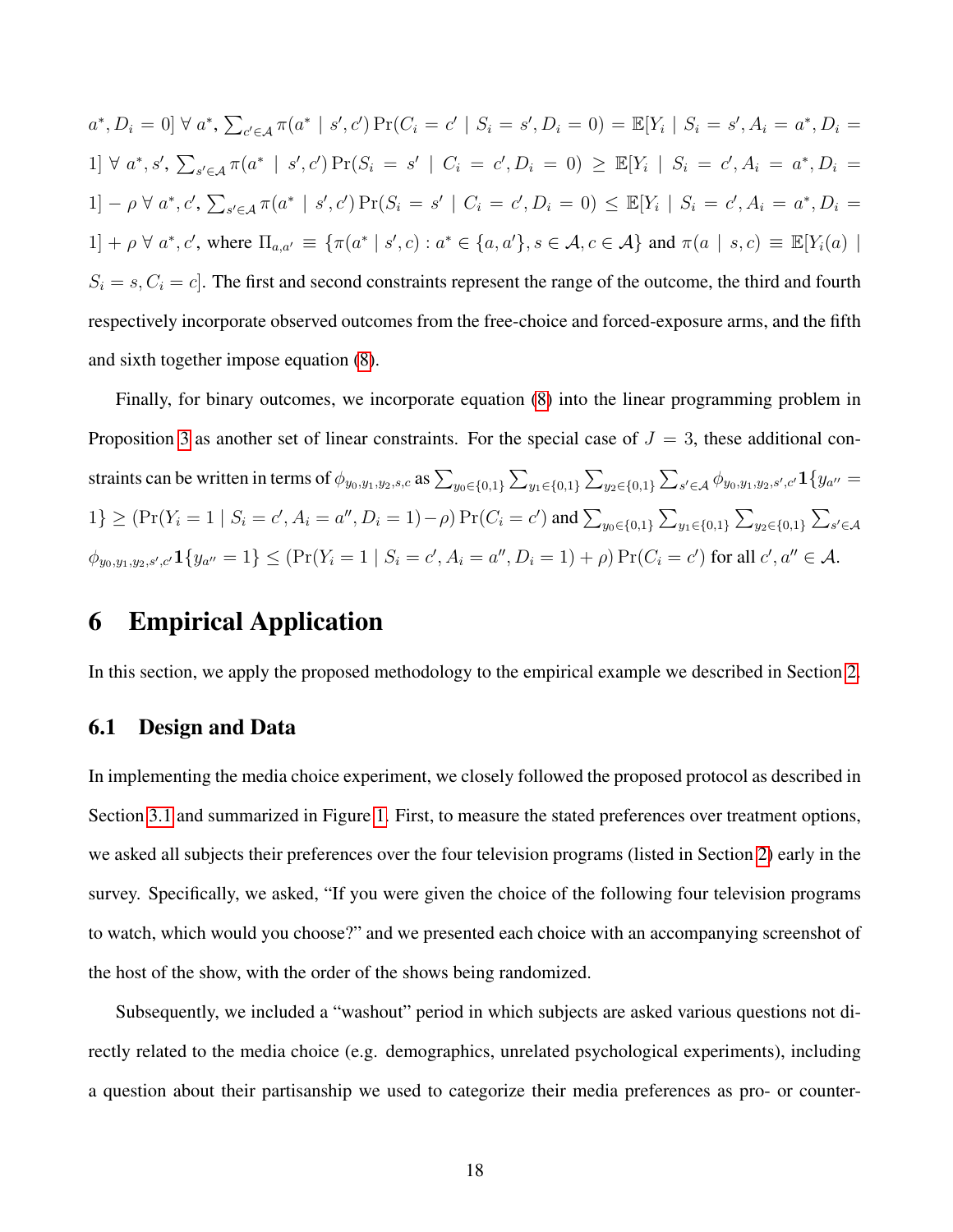attitudinal. A primary purpose of inserting these filler questions for our study was to minimize the possibility that the measurement of stated preference might contaminate their voluntary choice of a television program in the free choice condition. Incorporating this kind of distractor questions (or even recontacting the subjects at a later time if feasible) might be an important practical element of the proposed PPT design to further enhance its external validity. After excluding subjects who were neither Democrat or Republican, 31% of the sample expressed a preference for pro-attitudinal media ( $S_i = 1$ ), 12% for counter-attitudinal media ( $S_i = -1$ ), and the remaining 57% for an entertainment show ( $S_i = 0$ ).

Next, subjects were randomized with equal probability into the forced exposure ( $D<sub>i</sub> = 1$ ) and free choice ( $D<sub>i</sub> = 0$ ) conditions. Those in the forced choice arm were randomly assigned to watch proattitudinal media ( $A_i = 1$ ), counter-attitudinal media ( $A_i = -1$ ), or a randomly chosen entertainment program  $(A_i = 0)$ , each with probability 1/3. Those in the free choice arm were instead asked the question, "Which of these programs would you like to watch now?" with the same four options presented as before. Based on their partisanship and response, the actual choice  $C_i$  was recorded as 1, -1, or 0. Here, we find that stated preferences correspond only loosely to actually choices, and that those stating a preference for entertainment were significantly more likely to be consistent in their actual choices  $(\Pr(C_i = 0 \mid S_i = 0) = 0.91$ , whereas  $\Pr(C_i = 1 \mid S_i = 1) = 0.81$  and  $\Pr(C_i = -1 \mid S_i = -1) = 0.77$ ; a  $\chi^2$  test of independence between stated preference and consistency has a p-value on the order of 10<sup>-6</sup>). These subjects were assigned to view their choice, so that  $A_i = C_i$  in the free-choice arm.

We consider two outcome variables. First, after viewing the program, respondents were asked to rate the clip they watched on a number of dimensions, which were summarized into an index of sentiment toward media. The index ranged between 0 and 1 and the mean and standard deviation were 0.61 and 0.17, respectively. Second, to gauge behavioral responses, subjects were asked how likely they would be to discuss the clip with a friend, which was summarized into a binary indicator. Overall, 62.5% of subjects were at least somewhat likely to discuss the viewed program.

Table [1](#page-20-0) summarizes the observed data from the media choice experiment. The general pattern indicates that discrepancies between stated and true preferences not only exist, but that these discrepancies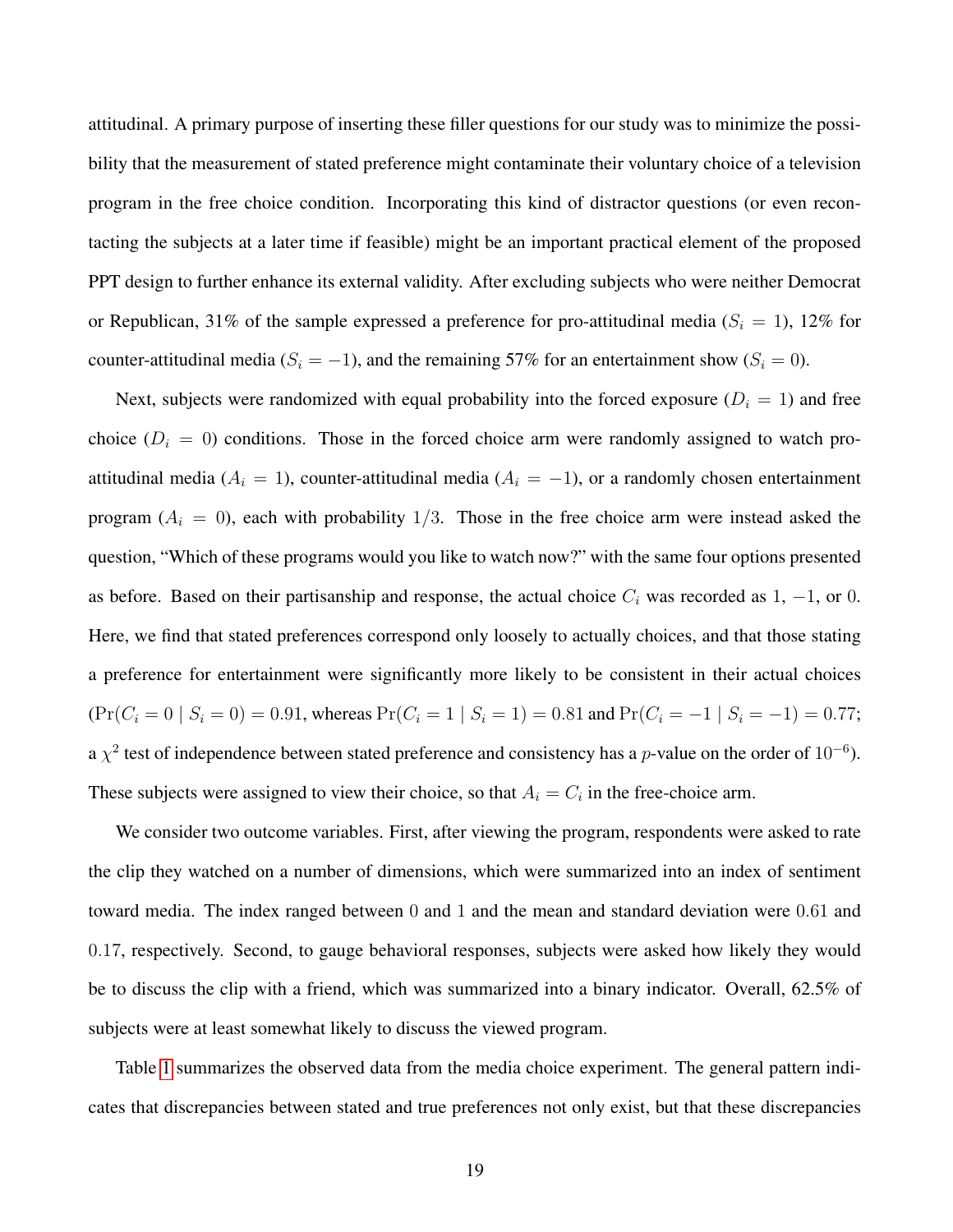| Tree-choice Condition $(D_i = 0)$ |                        |     |     |     |     |     |     |     |     |     |
|-----------------------------------|------------------------|-----|-----|-----|-----|-----|-----|-----|-----|-----|
| Stated Preference $(S_i)$         |                        |     |     |     | ۰   |     |     |     |     |     |
| Actual Choice $(C_i = A_i)$       |                        |     |     |     |     |     |     |     |     |     |
| Strata proportions                |                        | .25 | .02 | 03  |     | .09 | .02 | .03 | .02 | .53 |
| Outcomes $(Y_i)$                  | Sentiment toward media | .67 | .51 | .66 | .52 | .57 | .60 | .60 | .54 | .68 |
|                                   | Likely to discuss      | .78 |     | 63  | .62 |     | .68 | .85 | .80 | .59 |

 $F_{\text{reco}}$ -choice Condition  $(D = 0)$ 

| Forced-exposure Condition $(D_i = 1)$ |                        |     |         |     |     |     |     |     |     |     |
|---------------------------------------|------------------------|-----|---------|-----|-----|-----|-----|-----|-----|-----|
| Stated Preference $(S_i)$             |                        |     |         |     | -   |     |     |     |     |     |
| Randomized Treatment $(A_i)$          |                        |     | - 1     |     |     | - 1 |     |     | - 1 |     |
| Strata proportions                    |                        |     |         |     | .04 | .05 | .05 | .20 |     |     |
| Outcomes $(Y_i)$                      | Sentiment toward media | .67 | .38     | .64 | .59 | .54 | .63 | .57 | .47 | .64 |
|                                       | Likely to discuss      | .76 | $.50\,$ | .44 | .73 | .78 | .67 | .68 | .57 | .58 |

<span id="page-20-0"></span>Table 1: Summary of Observed Data in the Media Choice Experiment. The third row in each table shows the observed proportion in each stated preference-treatment stratum. The bottom two rows in each table represent the sample averages of the two outcome variables in each stratum.

are also associated with different responses to media. For example, among free-choice units that stated a preference for pro-attitudinal media and also chose it, mean sentiment was 0.67. In contrast, responses were significantly lower (by .07) among free-choice units that stated a preference for entertainment but actually chose pro-attitudinal media.

#### 6.2 Nonparametric Bounds

Given the evidence that stated preferences of subjects do not accurately reflect their actual choice, we now seek to bound the ACTEs using the method developed in Section [4.](#page-11-0) Figure [2](#page-21-0) presents the resulting nonparametric bounds, along with their 95% confidence intervals obtained via the nonparametric bootstrap [\(Horowitz and Manski, 2000\)](#page-33-9). The left panel presents results for subjects' sentiment toward the media watched (bounded continuous; Proposition [2\)](#page-14-0), and the right panel presents results for whether respondents were likely to discuss the story with a friend (binary; Proposition [3\)](#page-16-1). Each vertically arrayed plot depicts the effect of a particular change in the assigned media, from pro-attitudinal to entertainment (top), counter-attitudinal to entertainment (middle) and pro-attitudinal to counter-attitudinal (bottom). The leftmost blue solid circle (point estimate) and arrow (95% asymptotic confidence itnerval) in each plot is the pooled ATE. Paired lines within each plot (thin blue and thick red) represent the estimated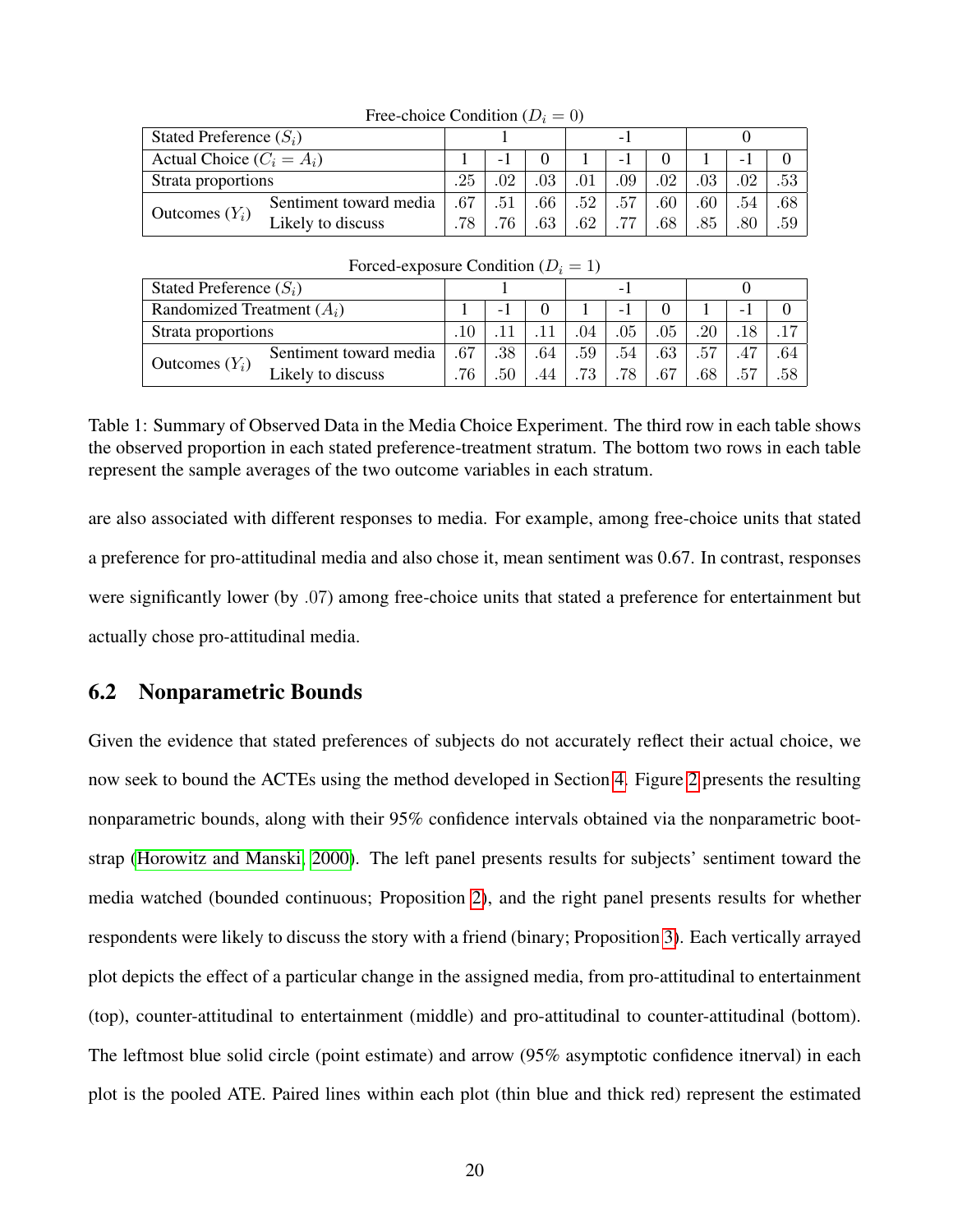

<span id="page-21-0"></span>Figure 2: Estimated Nonparametric Bounds on the ACTE of Partisan News Media. Vertically stacked plots correspond to the same outcome variable. Horizontally aligned plots depict the effect of a particular change in the assigned media, i.e.,  $\mathbb{E}[Y_i(a) - Y_i(a') \mid C_i = c]$ . Pairs of lines correspond to the ACTE among those that would choose a given media (horizontal axis labels). Large blue points and solid thick blue error bars are pooled ATEs. Small blue points are naïve estimates, with blue dotted error bars representing 95% asymptotic confidence intervals. Solid thick red error bars are estimated bounds and thin error bars give 95% bootstrap confidence intervals.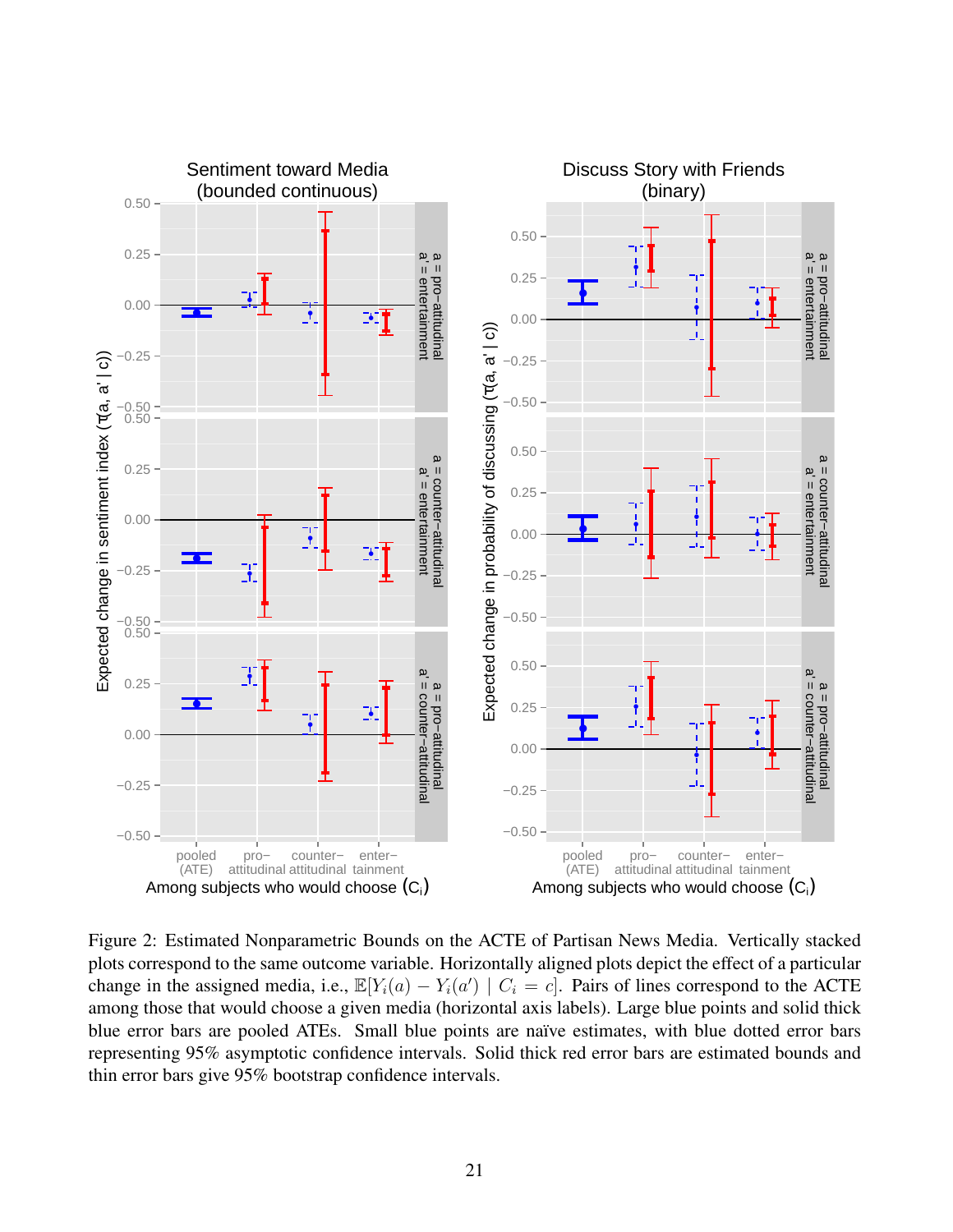ACTE of that treatment among subjects that would choose pro-attitudinal media (left), counter-attitudinal media (middle) and an entertainment show (right). Small blue points are the point estimates under As-sumptions [1,](#page-9-1) [2](#page-9-2) and [3,](#page-9-0) i.e., the naïve estimates that assume the ignorability of the discrepancy between stated preferences and actual choices. Blue dotted error bars are 95% asymptotic confidence intervals. Solid red error bars are nonparametric bounds on ACTEs under Assumptions [1](#page-9-1) and [2](#page-9-2) alone, with thick lines representing estimated bounds and thin lines representing bootstrap confidence intervals.

For example, consider the middle bars in the center left plot. Here, blue dotted estimates show that, even among subjects that state a preference for counter-attitudinal media, this media results in more negative sentiment than entertainment — while small, the naïve estimate is negative and statistically significant at the 95% confidence level. In contrast, the no-assumption bounds, centered directly on zero, show that this result may be misleading for the group that would actually choose counter-attitudinal media, because inconsistency in stated and true preferences may be systematically correlated with responses. Indeed, in Section [6.3,](#page-23-0) we will show that it is highly sensitive to assumptions about the informativeness of the stated preference. The greatest source of this discrepancy is that for counter-attitudinal media, stated preferences are particularly inconsistent with actual choices. In the free choice condition, over 20% of subjects stating this preference went on to choose other media.

We now briefly discuss the remaining estimates in the left panel of Figure [2,](#page-21-0) starting with the top left and proceeding clockwise. In the top plot, all bounds agree with naïve estimates: Differences in sentiment toward pro-attitudinal media and entertainment are indistinguishable, except for a small adverse reaction among those with a true preference for entertainment (top right). These same subjects have a significant and seemingly larger adverse reaction to counter-attitudinal media (center right), but the difference between pro- and counter-attitudinal media among this group is not statistically significant (lower right). Among units that would choose counter-attitudinal media, naïve estimates suggest a significantly more positive reaction to pro- versus counter-attitudinal media (lower middle), but these results again implicitly rest on strong assumptions about the informativeness of stated preferences. Not surprisingly, those who would choose pro-attitudinal media have substantially higher affect toward it than toward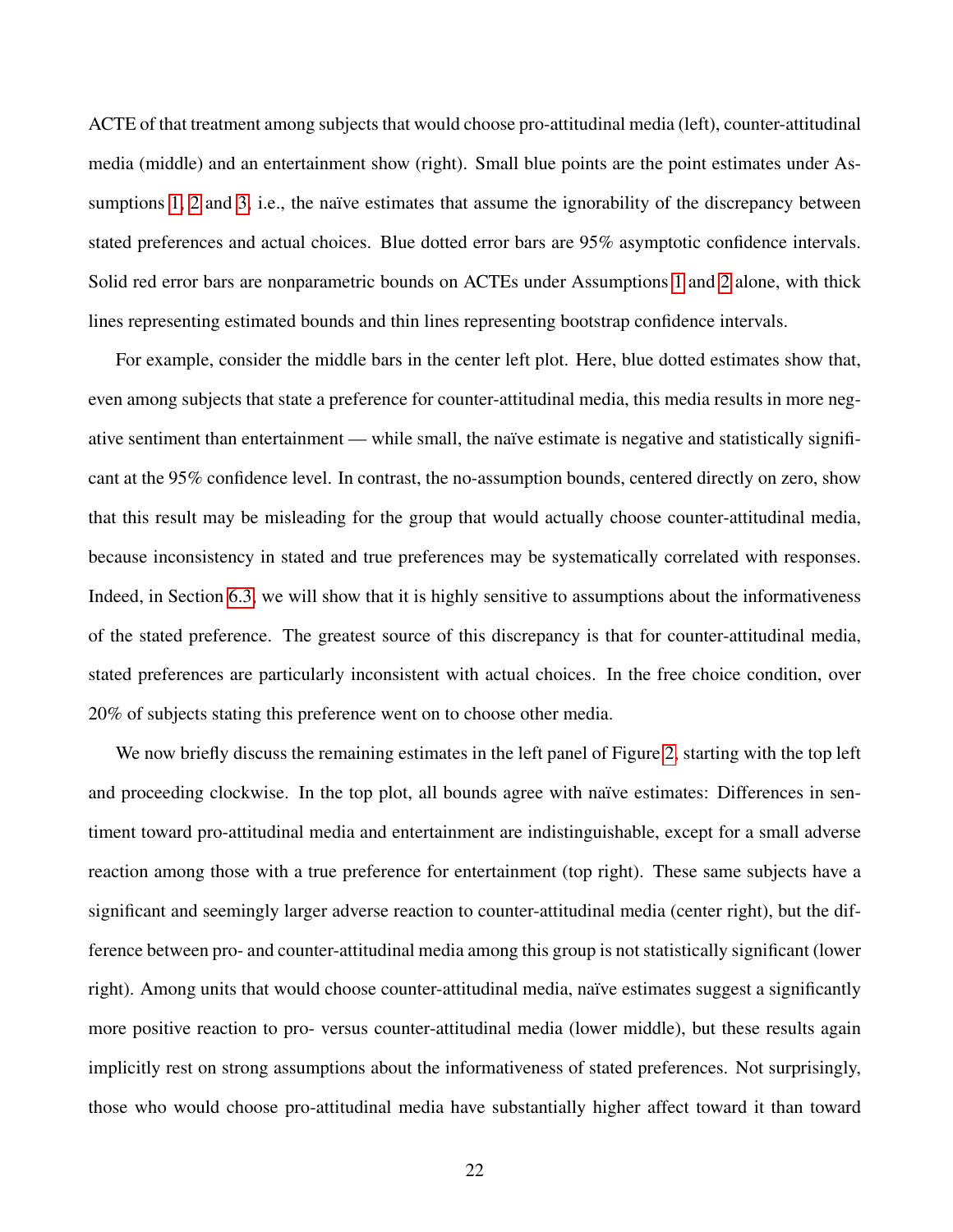counter-attitudinal media (lower left). Finally, estimated bounds appear to support the naïve estimate that those who would choose pro-attitudinal media have a negative response to counter-attitudinal media (versus entertainment, center left) but these bounds are not statistically distinct from zero.

Finally, we present nonparametric sharp bounds for the binary outcome of whether subjects are likely to discuss the story with a friend. As explained in Section [4.3,](#page-15-0) these are the narrowest possible bounds that can be found with the available information. We discuss statistically significant results only. Among units that would choose pro-attitudinal media, bounds validate the naïve estimate that this media has a large effect on the dissemination of information, both relative to entertainment (top left) and relative to counter-attitudinal media (bottom left). Na¨ıve estimates suggest a similar but smaller pattern of effects for those who would choose entertainment. However, the estimated bounds are respectively consistent with the naïve estimate in sign but statistically inconclusive (versus entertainment, top right) and entirely inconclusive (versus counter-attitudinal media, bottom right).

#### <span id="page-23-0"></span>6.3 Sensitivity Analysis

Next, we apply the sensitivity analysis developed in Section [5](#page-16-0) and show how the bounds become tighter as we allow less difference between the average potential outcomes conditional on a stated preference versus actual choice  $(\rho)$ . For illustration, we focus on the analysis for the sentiment index. The results are presented in Figure [3.](#page-25-0)

Using bounds on mean strata potential outcomes (not presented), we find that the estimated maximal difference for any strata is 0.225; thus, in Figure [3,](#page-25-0) estimated sensitivity results have converged to the estimated bounds at or below this level of  $\rho$ . For most strata, differences above 0.12 can be ruled out conclusively. We thus view  $\rho = 0.12$  as a fairly high value, equivalent to roughly three-quarters of a standard deviation in the outcome variable. Sensitivity results are not shown for  $\rho < .05$ , because in this region, it becomes impossible to simultaneously satisfy the constraints implied by  $\rho$  and the naïve results, on the one hand, and the bounding constraints, on the other. Thus, neglecting sampling error, the true value of  $\rho$  should lie somewhere in [0.05, 0.225].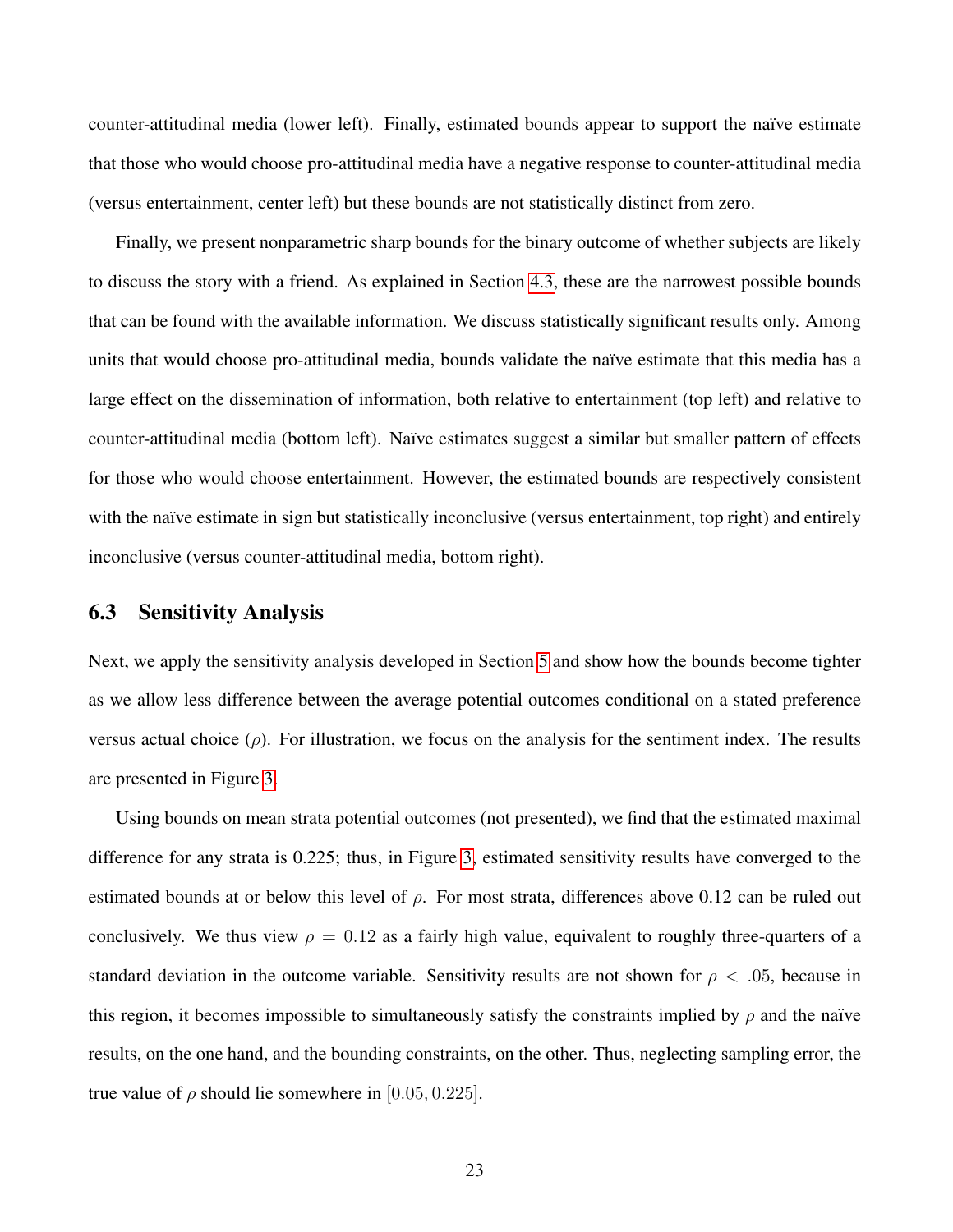For illustration we focus on the center row of Figure [3,](#page-25-0) where the naïve estimates suggest that counterattitudinal media negatively affects media sentiment (relative to entertainment) even among those who would choose counter-attitudinal media (middle plot), somewhat surprisingly. However, the upper bound is statistically indistinguishable from zero when Assumption [3](#page-9-0) is even slightly relaxed, even before the minimum possible  $\rho = 0.05$  is reached. Estimated bounds include zero for values of  $\rho > 0.074$ , less than half of a standard deviation in the outcome variable. In contrast, the naïve result that counter-attitudinal media negatively affects media sentiment among those that would in fact prefer to watch pro-attitudinal media (center left) provides an example of a relatively robust finding. The 95% bounds confidence interval does not span zero until the fairly high value of  $\rho = 0.115$ , and the estimated bounds themselves remain negative even when no assumptions are made about the informativeness of stated preferences.

# <span id="page-24-0"></span>7 Concluding Remarks

Scholars of social and medical sciences have long sought to enhance the external validity of randomized experiments by various means. PPTs have often been adopted in medical research to incorporate the preferences of experimental subjects over treatment options into the study design, thereby tackling the question of whether treatments have impacts on the type of units who would actually take them if they were allowed to choose. However, sysmatic analysis of causal and statistical properties of PPTs has only just begun. In particular, the potential discrepancy between subjects' stated and revealed preferences has been largely neglected in the existing literature.

In this paper, we seek to address the challenge of improving external validity via a new experimental design for PPTs. The proposed design involves measurement of both stated preferences and actual choices as well as randomization into the standard RCT or a free choice condition. The methodology we develop systematically addresses the potential inferential threat caused by nonignorable difference between stated and revealed preferences via nonparametric identification analysis and sensitivity analysis. As we illustrate in an original empirical example where we implement the proposed framework, our method enables inference on a causal quantity of interest that captures the heterogeneity in treatment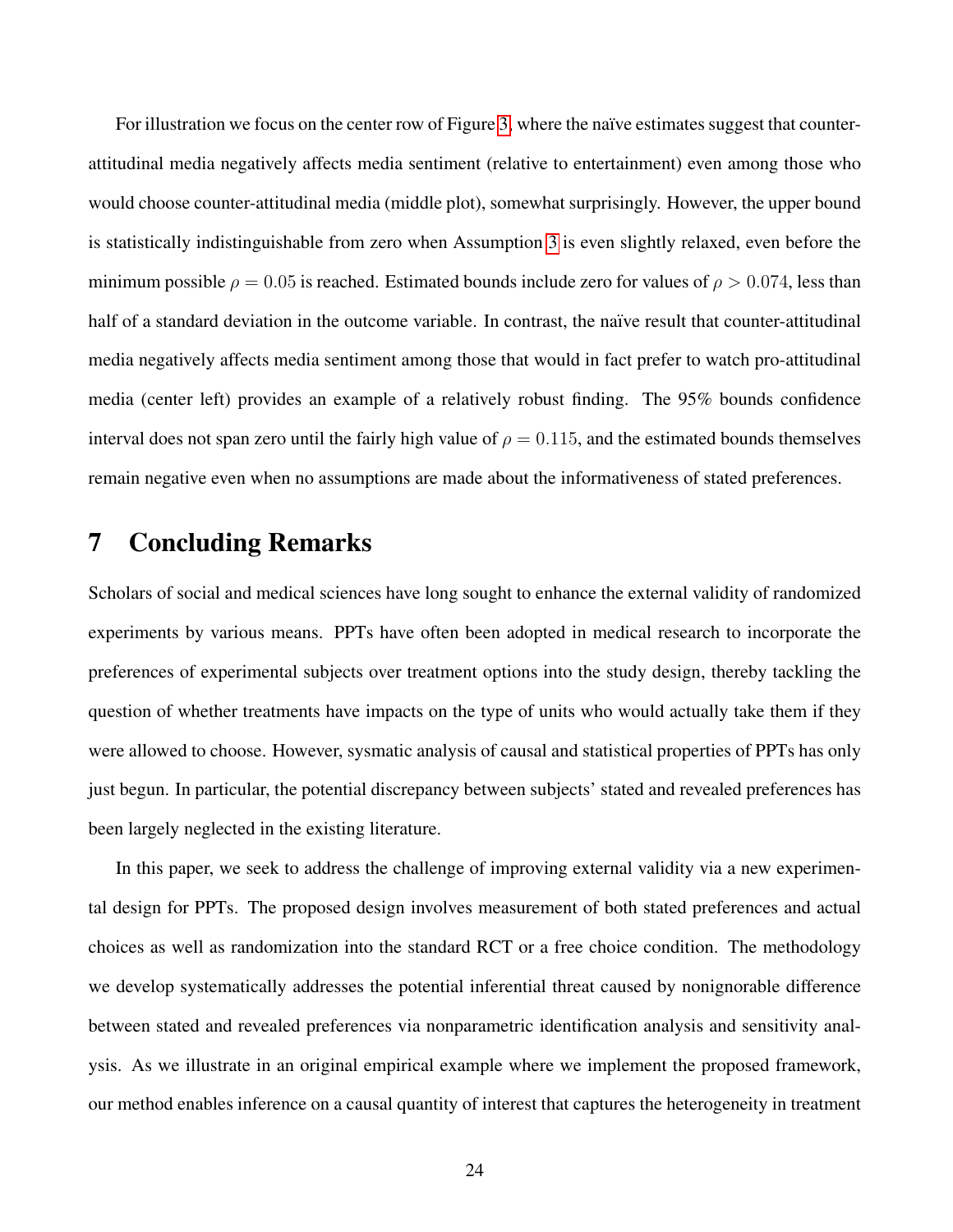

<span id="page-25-0"></span>Figure 3: Sensitivity Analysis for the ACTE of Partisan News Media. The plots correspond to the left panel of Figure [2.](#page-21-0) On the left side of each plot, a blue point and error bars represent the naïve estimate and 95% asymptotic confidence intervals, respectively. On the right side, thick red error bars represent no-assumption bounds and thin red error bars represent 95% bootstrap confidence intervals. The dark shaded region between these depicts how bounds grow narrower as additional information from the naïve estimates are incorporated ( $\rho$  grows small). Lightly shaded regions are 95% bootstrap confidence regions for sensitivity results.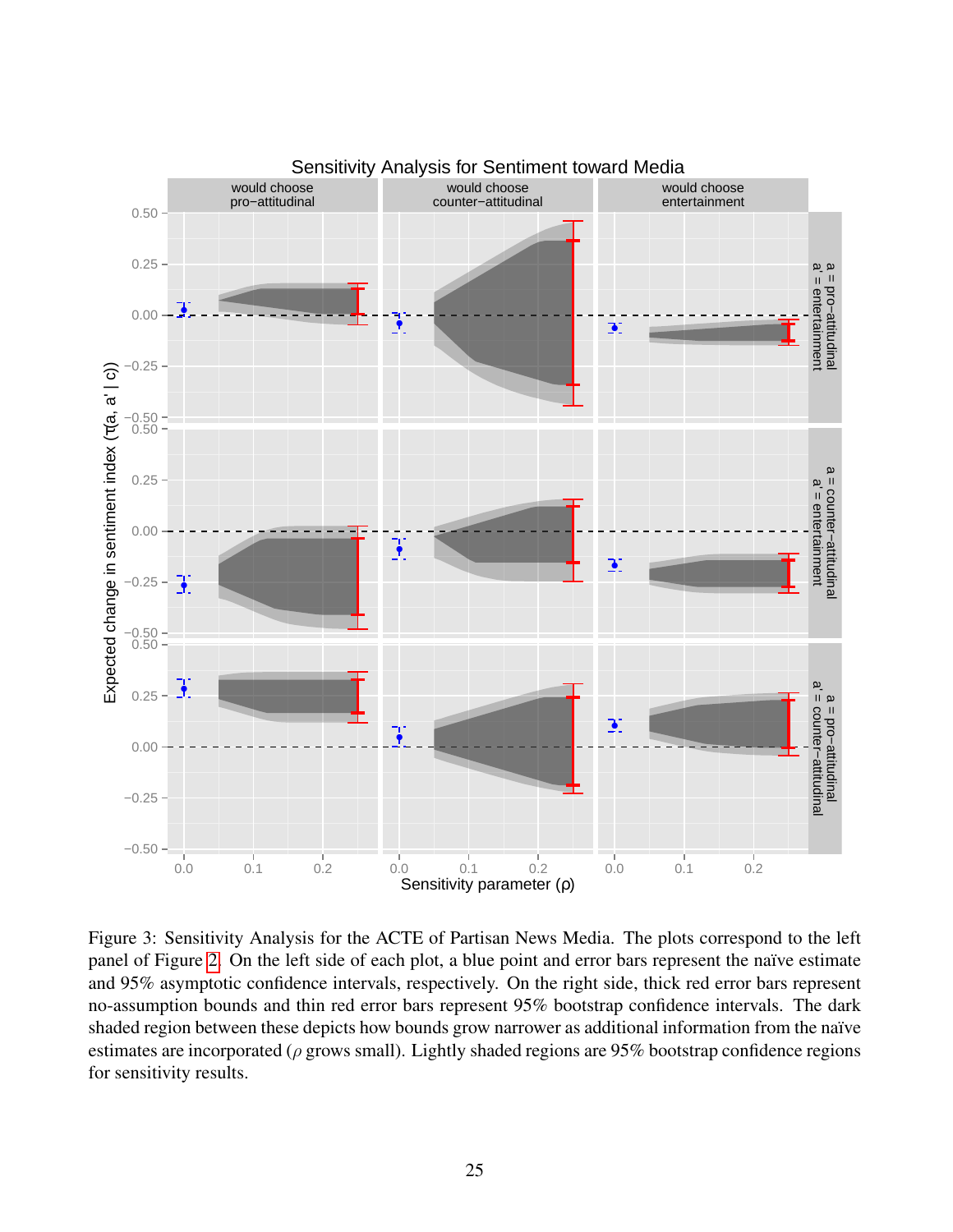effects across revealed preferences without relying on any untestable assumptions.

Future statistical work on PPTs should investigate the consequence of noncompliance and differential attrition on the estimation of ACTEs, among other inferential challenges left unaddressed by the current paper. A major motivation for PPTs in medical research is the concern that patients who strongly prefer one treatment option to others may not follow experimental protocols and cross over to another treatment arm or dropping out of the study, damaging the internal validity of the experiment. One natural direction for future research is, therefore, to incorporate such complications under the current framework.

# A Appendix

#### <span id="page-26-0"></span>A.1 Observable Implications of Assumption [3](#page-9-0)

In this section, we derive the two observable implications of Assumption [3](#page-9-0) described in Section [3.3.](#page-9-3) First, Assumption [3](#page-9-0) implies,

<span id="page-26-2"></span>
$$
\mathbb{E}[Y_i(a) | C_i = a] = \mathbb{E}[Y_i(a) | S_i = a], \tag{9}
$$

for all  $a \in \mathcal{A}$ . This relationship directly implies equation [\(2\)](#page-10-0) under Assumptions [1](#page-9-1) and [2.](#page-9-2) Second, note that equation [\(9\)](#page-26-2) also implies,

$$
\mathbb{E}[Y_i(a) | C_i = a] = \mathbb{E}[Y_i(a) | C_i = a, S_i = a] \Pr(C_i = a | S_i = a)
$$
  
+  $\mathbb{E}[Y_i(a) | C_i \neq a, S_i = a] \Pr(C_i \neq a | S_i = a)$   

$$
\Leftrightarrow \mathbb{E}[Y_i(a) | C_i \neq a, S_i = a] = \frac{\mathbb{E}[Y_i | C_i = a, D_i = 0] - \mathbb{E}[Y_i | C_i = S_i = a, D_i = 0] \Pr(C_i = a | S_i = a, D_i = 0)}{1 - \Pr(C_i = a | S_i = a, D_i = 0)}
$$

for all  $a \in \mathcal{A}$ . Setting the unobserved term in the left-hand side to its theoretical maximum and minimum yields equation [\(3\)](#page-10-1).

#### <span id="page-26-1"></span>A.2 Derivation of Equation [\(4\)](#page-11-1)

First, consider  $\mathbb{E}[Y_i(a) | C_i = c]$ . Assumptions [1](#page-9-1) and [2](#page-9-2) imply  $\Pr(C_i = c, S_i = s) = \Pr(C_i = c, S_i = s |$  $D_i = 0$ ,  $\mathbb{E}[Y_i(c) | C_i = c, S_i = s] = \mathbb{E}[Y_i | C_i = c, S_i = s, D_i = 0], \mathbb{E}[Y_i(a)] = \mathbb{E}[Y_i | A_i = a, D_i = s]$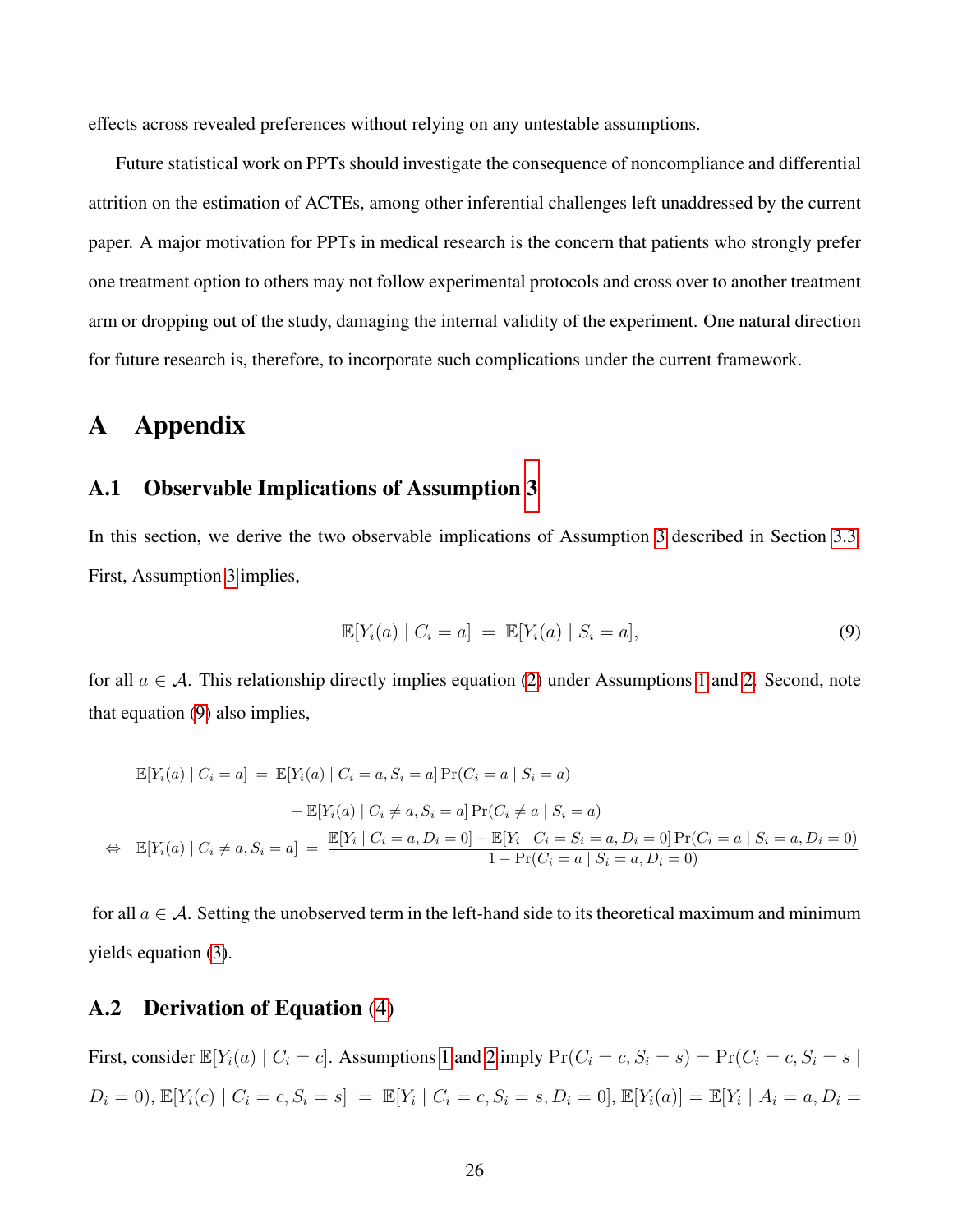1], and  $\mathbb{E}[Y_i(a) | S_i = s] = \mathbb{E}[Y_i | S_i = s, A_i = a, D_i = 1]$ . Now, note that

$$
\mathbb{E}[Y_i | A_i = a, D_i = 1] = \mathbb{E}[Y_i(a)] = \sum_{c'=0}^{J-1} \mathbb{E}[Y_i(a) | C_i = c'] \Pr(C_i = c'),
$$

by Assumptions [1,](#page-9-1) [2](#page-9-2) and the law of total expectation. Substituting observed outcomes from the freechoice group and rearranging terms, we have

$$
\mathbb{E}[Y_i(a) | C_i = c] = \frac{1}{\Pr(C_i = c | D_i = 0)} \left\{ \begin{array}{l} \mathbb{E}[Y_i | A_i = a, D_i = 1] \\ -\mathbb{E}[Y_i | C_i = a, D_i = 0] \Pr(C_i = a | D_i = 0) \\ -\sum_{c' \notin \{a, c\}} \mathbb{E}[Y_i(a) | C_i = c'] \Pr(C_i = c' | D_i = 0) \end{array} \right\}
$$

because of Assumptions [1](#page-9-1) and [2.](#page-9-2) By the same token,

$$
\mathbb{E}[Y_i(a') | C_i = c] = \frac{1}{\Pr(C_i = c | D_i = 0)} \left\{ \begin{array}{l} \mathbb{E}[Y_i | A_i = a', D_i = 1] \\ -\mathbb{E}[Y_i | C_i = a', D_i = 0] \Pr(C_i = a | D_i = 0) \\ -\sum_{c' \notin \{a', c\}} \mathbb{E}[Y_i(a') | C_i = c'] \Pr(C_i = c' | D_i = 0) \end{array} \right\}
$$

The quantity of interest is therefore

$$
\tau(a, a' \mid c) = \frac{1}{\Pr(C_i = c \mid D_i = 0)} \left\{ \begin{array}{l l} \mathbb{E}[Y_i \mid A_i = a, D_i = 1] \\ -\mathbb{E}[Y_i \mid C_i = a, D_i = 0] \Pr(C_i = a \mid D_i = 0) \\ -\sum_{c' \notin \{a, c\}} \mathbb{E}[Y_i(a) \mid C_i = c'] \Pr(C_i = c' \mid D_i = 0) \end{array} \right\} \\ -\frac{1}{\Pr(C_i = c \mid D_i = 0)} \left\{ \begin{array}{l l} \mathbb{E}[Y_i \mid A_i = a', D_i = 1] \\ -\mathbb{E}[Y_i \mid C_i = a', D_i = 0] \Pr(C_i = a' \mid D_i = 0) \\ -\sum_{c' \notin \{a', c\}} \mathbb{E}[Y_i(a') \mid C_i = c'] \Pr(C_i = c' \mid D_i = 0) \end{array} \right\}
$$

for any a, a' and c. Thus, under Assumptions [1](#page-9-1) and [2,](#page-9-2) we have  $2(J - 2)$  terms that remain unidentified when  $a \neq a' \neq c$ . When  $a' = c$ , the above simplifies to

$$
\tau(a, c \mid c) = \mathbb{E}[Y_i(a) \mid C_i = c] - \mathbb{E}[Y_i \mid C_i = c, D_i = 0]
$$
  
\n
$$
= \frac{1}{\Pr(C_i = c \mid D_i = 0)} \left\{ \begin{aligned} \mathbb{E}[Y_i \mid A_i = a, D_i = 1] \\ -\mathbb{E}[Y_i \mid C_i = a, D_i = 0] \Pr(C_i = a \mid D_i = 0) \\ -\sum_{c' \notin \{a, c\}} \mathbb{E}[Y_i(a) \mid C_i = c'] \Pr(C_i = c' \mid D_i = 0) \end{aligned} \right\}
$$
  
\n
$$
- \mathbb{E}[Y_i \mid C_i = c, D_i = 0]
$$

<span id="page-27-0"></span>and  $J - 2$  terms remain unidentified.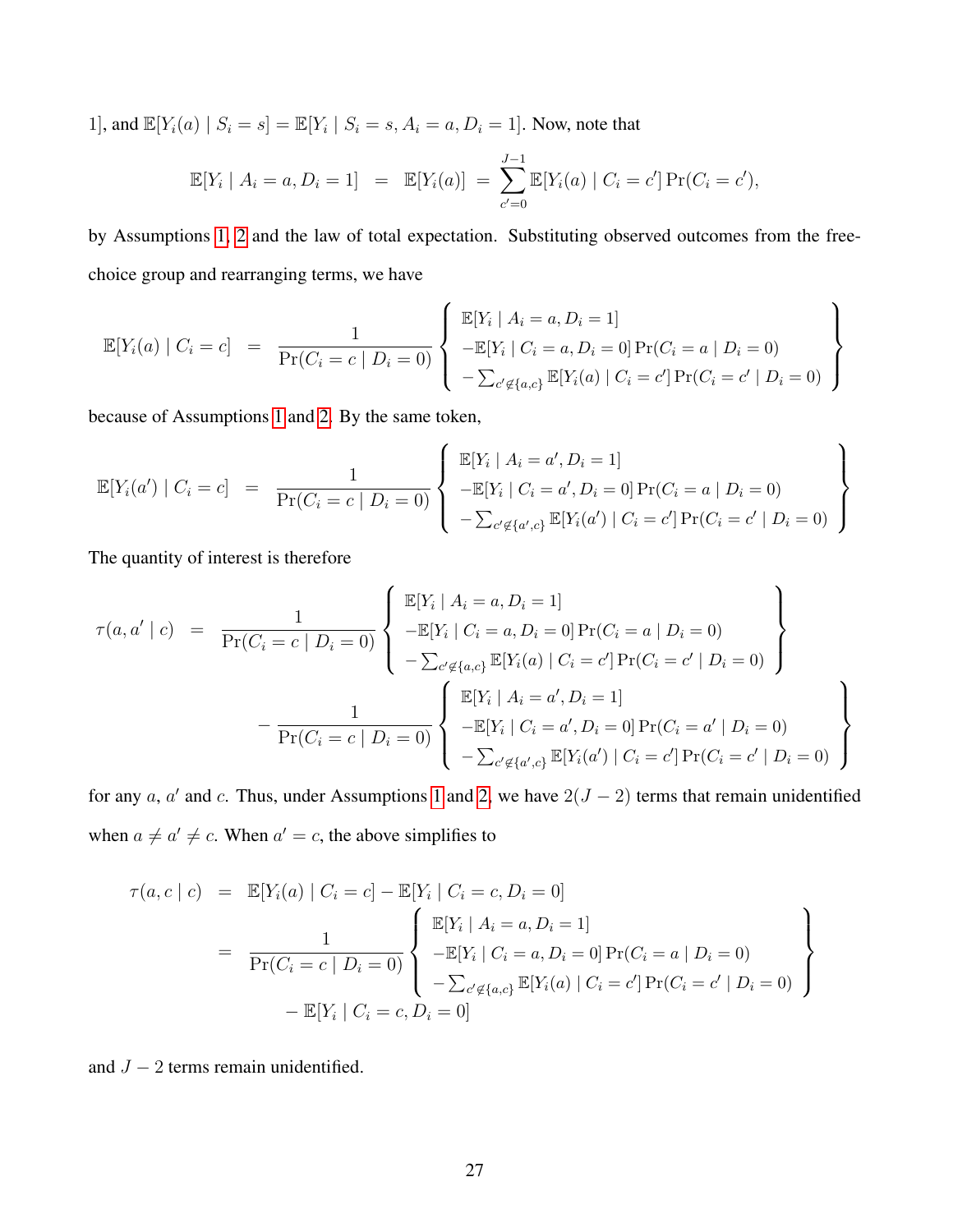#### A.3 Proof of Proposition [1](#page-12-2)

We proceed by considering  $\mathbb{E}[Y_i(a) | C_i = c]$  first. This quantity is related to  $C_{ic}^*$  by

$$
Cor(Y_i(a), C_{ic}^*) = \frac{\mathbb{E}[Y_i(a)C_{ic}^*] - \mathbb{E}[Y_i(a)]\mathbb{E}[C_{ic}^*]}{\sqrt{\text{Var}(Y_i(a))\text{Var}(C_{ic}^*)}}
$$
  
= 
$$
\sqrt{\frac{\text{Pr}(C_i = c)}{\sigma_a^2 \{1 - \text{Pr}(C_i = c)\}} (\mathbb{E}[Y_i(a) | C_i = c] - \mu_a)}
$$

where  $\mu_a = \mathbb{E}[Y_i \mid A_i = a, D_i = 1]$ , and  $\sigma_a^2 = \text{Var}(Y_i \mid A_i = a, D_i = 1)$ . The last equality holds because of Assumptions [1,](#page-9-1) [2](#page-9-2) and the law of total expectation. Now, note that for any three random variables  $X$ ,  $W$ , and  $Z$ , the Cauchy-Schwarz inequality implies

$$
Cor(X, W) \in \left[ \begin{array}{c} \operatorname{Cor}(X, Z) \operatorname{Cor}(W, Z) - \sqrt{1 - \operatorname{Cor}(X, Z)^2} \sqrt{1 - \operatorname{Cor}(W, Z)^2}, \\ \operatorname{Cor}(X, Z) \operatorname{Cor}(W, Z) + \sqrt{1 - \operatorname{Cor}(X, Z)^2} \sqrt{1 - \operatorname{Cor}(W, Z)^2} \end{array} \right].
$$

Setting  $X = Y_i(a)$ ,  $W = C_{ic}^*$  and  $Z = S_{is}^*$  yields the following inequalities,

<span id="page-28-0"></span>
$$
\begin{split} \operatorname{Cor}(Y_i(a), S_{is}^*) \operatorname{Cor}(C_{ic}^*, S_{is}^*) - \sqrt{1 - \operatorname{Cor}(Y_i(a), S_{is}^*)^2} \sqrt{1 - \operatorname{Cor}(C_{ic}^*, S_{is}^*)^2} \\ &\leq \sqrt{\frac{\Pr(C_i = c)}{\sigma_a^2 \{1 - \Pr(C_i = c)\}}} \left( \mathbb{E}[Y_i(a) \mid C_i = c] - \mu_a \right) \leq \\ \operatorname{Cor}(Y_i(a), S_{is}^*) \operatorname{Cor}(C_{ic}^*, S_{is}^*) + \sqrt{1 - \operatorname{Cor}(Y_i(a), S_{is}^*)^2} \sqrt{1 - \operatorname{Cor}(C_{ic}^*, S_{is}^*)^2} \end{split} \tag{10}
$$

for any  $s \in \mathcal{A}$ , where  $S_{is}^* = \mathbf{1}\{S_i = s\}$ . Now note that

$$
Cor(Y_i(a), S_{is}^*) = \sqrt{\frac{Pr(S_i = s)}{\sigma_a^2 \{1 - Pr(S_i = s)\}}} (\mathbb{E}[Y_i | S_i = s, A_i = a, D_i = 1] - \mu_a) = \frac{\sqrt{Var(S_{is}^*)}}{\sigma_a} \delta
$$

where  $\delta = \mathbb{E}[Y_i \mid S_i = s, A_i = a, D_i = 1] - \mathbb{E}[Y_i \mid S_i \neq s, A_i = a, D_i = 1]$ , because of Assumptions [1,](#page-9-1) [2,](#page-9-2) and the law of total expectation. Similarly,  $Cor(C_{ic}^*, S_{is}^*) = \sqrt{\text{Var}(S_{is}^*) / \text{Var}(C_{ic}^* | D_i = 0)}$  where  $\gamma = \Pr(C_i = c \mid S_i = s, D_i = 0) - \Pr(C_i = c \mid S_i \neq s, D_i = 0)$ . Substituting these into equation [\(10\)](#page-28-0) and rearranging terms yields the following upper and lower bounds on  $\mathbb{E}[Y_i(a) | C_i = c]$  for given s,

$$
\mu_a + \frac{\text{Var}(S_{is}^*)\delta \gamma \pm \sqrt{(\sigma_a^2 - \text{Var}(S_{is}^*)\delta^2)(\text{Var}(C_{ic}^* \mid D_i = 0) - \text{Var}(S_{is}^*)\gamma^2)}}{\Pr(C_i = c \mid D_i = 0)}
$$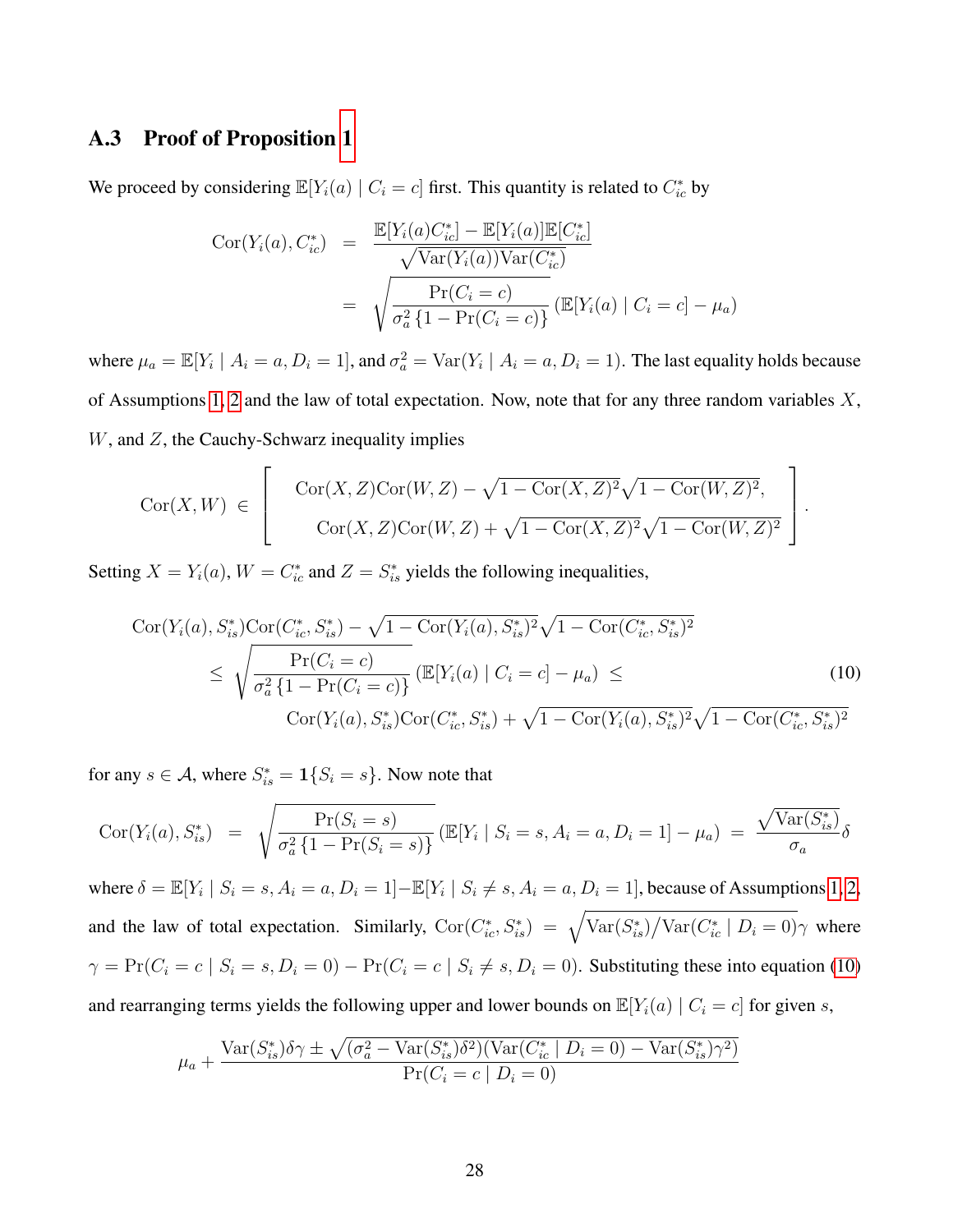for all a and c. Taking the intersection of the intervals given for all  $s \in A$  and reexpressing some of the terms, we obtain

$$
\mathbb{E}[Y_i | A_i = a, D_i = 1] + \frac{\max_{s \in \mathcal{A}} \{Q(a) - R(a)\}}{\Pr(C_{ic}^* = 1 | D_i = 0)}
$$
  
 
$$
\leq \mathbb{E}[Y_i(a) | C_i = c] \leq \mathbb{E}[Y_i | A_i = a, D_i = 1] + \frac{\min_{s \in \mathcal{A}} \{Q(a) + R(a)\}}{\Pr(C_{ic}^* = 1 | D_i = 0)},
$$

where  $Q(a)$  and  $R(a)$  are defined in Section [4.1.](#page-11-2) Note that the set of bounds corresponding to  $s = c$  will tend to dominate when stated preferences are closely related to actual choices so that  $Cor(C_{ic}^*, S_{ic}^*)$  is large, all else equal. The lower bound on  $\tau(a, a' \mid c)$  in equation [\(6\)](#page-12-1) can then be obtained by differencing the lower bound of  $\mathbb{E}[Y_i(a) | C_i = c]$  and the upper bound of  $\mathbb{E}[Y_i(a') | C_i = c]$ , and vice-versa for the upper bound on  $\tau(a, a' \mid c)$ .

When either  $a = c$  or  $a' = c$ , bounds can be tightened because the corresponding conditional mean potential outcome is point-identified from the free-choice arm. The bounds for  $\tau(a, c \mid c)$  are,

$$
\mathbb{E}[Y_i | A_i = a, D_i = 1] - \mathbb{E}[Y_i | C_{ic}^* = 1, D_i = 0] + \frac{\max_{s \in \mathcal{A}} \{Q(a) - R(a)\}}{\Pr(C_{ic}^* = 1 | D_i = 0)}
$$
  
\n
$$
\leq \tau(a, c | c) \leq \mathbb{E}[Y_i | A_i = a, D_i = 1] - \mathbb{E}[Y_i | C_{ic}^* = 1, D_i = 0] + \frac{\min_{s \in \mathcal{A}} \{Q(a) + R(a)\}}{\Pr(C_{ic}^* = 1 | D_i = 0)}
$$

<span id="page-29-0"></span>and the bounds for  $\tau(c, a' | c)$  can be similarly obtained.

#### A.4 Proof of Proposition [2](#page-14-0)

We first divide subjects into  $J^2$  strata defined by  $S_i$  and  $C_i$ . For each stratum, we consider the  $J$  average potential outcomes ("strata means"), represented as  $\pi(a \mid s, c) \equiv \mathbb{E}[Y_i(a) \mid S_i = s, C_i = c]$ . Then, Assumptions [1](#page-9-1) and [2](#page-9-2) imply

$$
\mathbb{E}[Y_i \mid S_i = s, A_i = a, D_i = 1] = \sum_{c=0}^{J-1} \pi(a \mid s, c) \Pr(C_i = c | S_i = s, D_i = 0).
$$

Rearranging and substituting,

$$
\pi(a \mid s, c) = \frac{1}{\Pr(C_i = c | S_i = s, D_i = 0)} \left\{ \begin{array}{l} \mathbb{E}[Y_i \mid S_i = s, A_i = a, D_i = 1] \\ -\mathbb{E}[Y_i | S_i = s, C_i = a, D_i = 0] \Pr(C_i = a | S_i = s, D_i = 0) \\ -\sum_{c' \notin \{a, c\}} \pi(a \mid s, c') \Pr(C_i = c' | S_i = s, D_i = 0) \end{array} \right\}
$$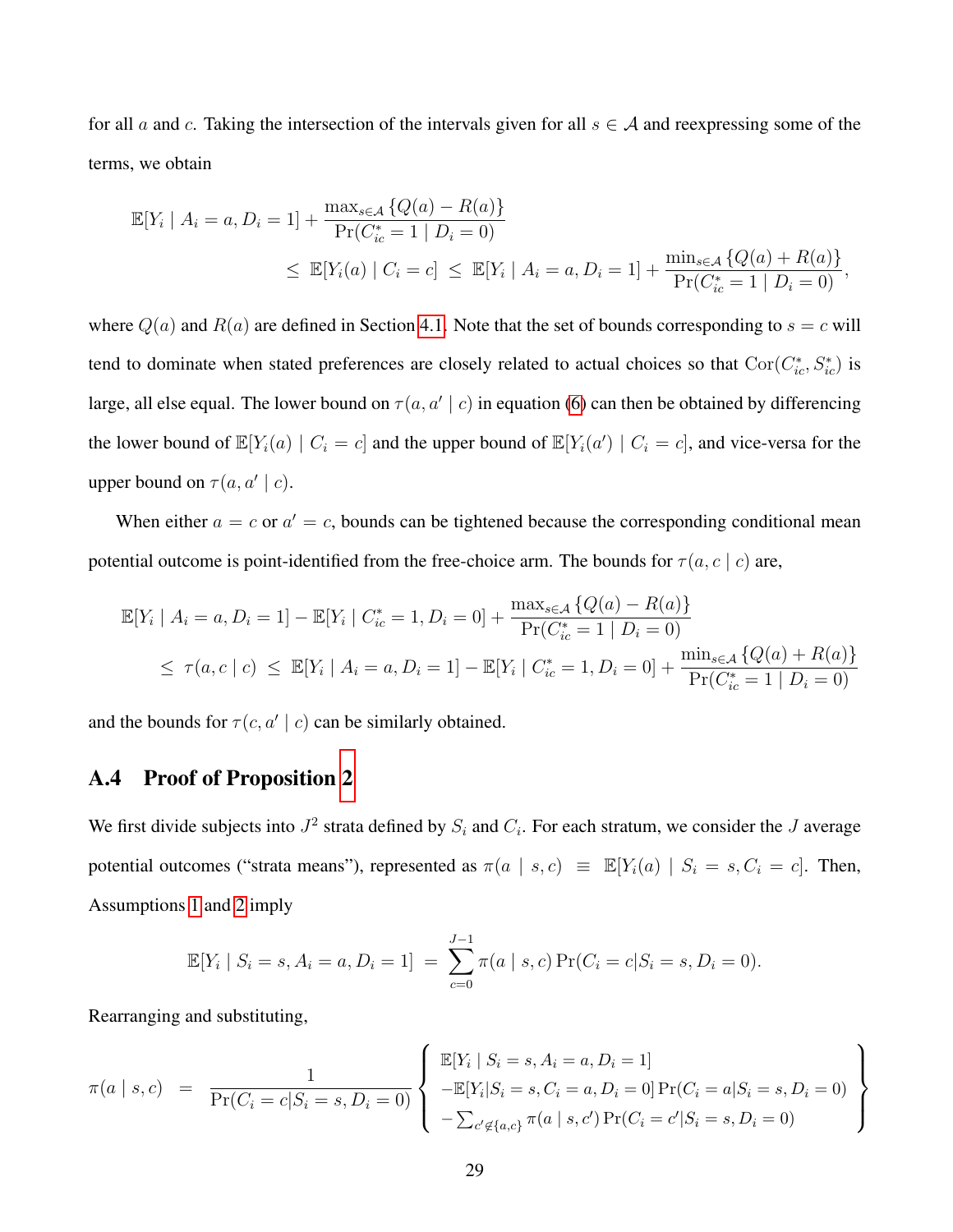Thus, the bounds of individual strata means are given by

$$
\underline{\pi}(a \mid s, c) = \begin{cases}\n\max\{\underline{y}, \underline{\pi}^*(a \mid s, c)\} & \text{if } a \neq c \\
\mathbb{E}[Y_i | S_i = s, C_i = c, D_i = 0] & \text{if } a = c \\
\overline{\pi}(a \mid s, c) = \begin{cases}\n\min\{\overline{y}, \overline{\pi}^*(a \mid s, c)\} & \text{if } a \neq c \\
\mathbb{E}[Y_i | S_i = s, C_i = c, D_i = 0] & \text{if } a = c\n\end{cases},\n\end{cases}
$$

where

$$
\underline{\pi}^*(a \mid s, c) = \frac{1}{\Pr(C_i = c | S_i = s, D_i = 0)} \left\{ \begin{array}{l} \mathbb{E}[Y_i \mid S_i = s, A_i = a, D_i = 1] \\ -\mathbb{E}[Y_i | S_i = s, C_i = a, D_i = 0] \Pr(C_i = a | S_i = s, D_i = 0) \\ -\sum_{c' \notin \{a, c\}} \overline{y} \Pr(C_i = c' | S_i = s, D_i = 0) \\ -\mathbb{E}[Y_i \mid S_i = s, A_i = a, D_i = 1] \end{array} \right\},
$$
\n
$$
\overline{\pi}^*(a \mid s, c) = \frac{1}{\Pr(C_i = c | S_i = s, D_i = 0)} \left\{ \begin{array}{l} \mathbb{E}[Y_i \mid S_i = s, A_i = a, D_i = 1] \\ -\mathbb{E}[Y_i | S_i = s, C_i = a, D_i = 0] \Pr(C_i = a | S_i = s, D_i = 0) \\ -\sum_{c' \notin \{a, c\}} \underline{y} \Pr(C_i = c' | S_i = s, D_i = 0) \end{array} \right\},
$$

by setting the unobserved strata means to either  $\overline{y}$  or  $y$ . The average choice-specific potential outcome is thus guaranteed to lie within  $\sum_{s=0}^{J-1} \frac{\pi(a \mid s, c)}{\pi}$   $Pr(S_i = s \mid C_i = c, D_i = 0) \leq E[Y_i(a) \mid C_i = c] \leq$  $\sum_{s=0}^{J-1} \overline{\pi}(a \mid s, c) \Pr(S_i = s \mid C_i = c, D_i = 0)$ . (Note that this collapses to  $\mathbb{E}[Y_i \mid C_i = c, D_i = 0]$ for  $c = a$ .) Taking the difference between the minimum of  $\mathbb{E}[Y_i(a) | C_i = c]$  and the maximum of  $\mathbb{E}[Y_i(a') | C_i = c]$ , and vice versa, yields the bounds on  $\tau(a, a' | c)$  in equation [\(7\)](#page-14-1).

#### <span id="page-30-0"></span>A.5 Proof of Proposition [3](#page-16-1)

We begin by considering the joint distribution of all variables in the study population when  $J = 3$ :

<span id="page-30-1"></span>
$$
\Pr(S_i = s, D_i = d, C_i = c, A_i = a, Y_i = y, Y_i(0) = y_0, Y_i(1) = y_1, Y_i(2) = y_2)
$$
  
= 
$$
\Pr(Y_i = y | S_i = s, C_i = c, A_i = a, Y_i(0) = y_0, Y_i(1) = y_1, Y_i(2) = y_2)
$$
  

$$
\times \Pr(A_i = a | S_i = s, C_i = c, Y_i(0) = y_0, Y_i(1) = y_1, Y_i(2) = y_2, D_i = d)
$$
  

$$
\times \Pr(S_i = s, C_i = c, Y_i(0) = y_0, Y_i(1) = y_1, Y_i(2) = y_2) \Pr(D_i = d)
$$
  
= 
$$
\Pr(Y_i = y | A_i = a, Y_i(0) = y_0, Y_i(1) = y_1, Y_i(2) = y_2)
$$
  

$$
\times \{ \Pr(A_i = a | C_i = c, D_i = 0)(1 - d) + \Pr(A_i = a | D_i = 1) d \}
$$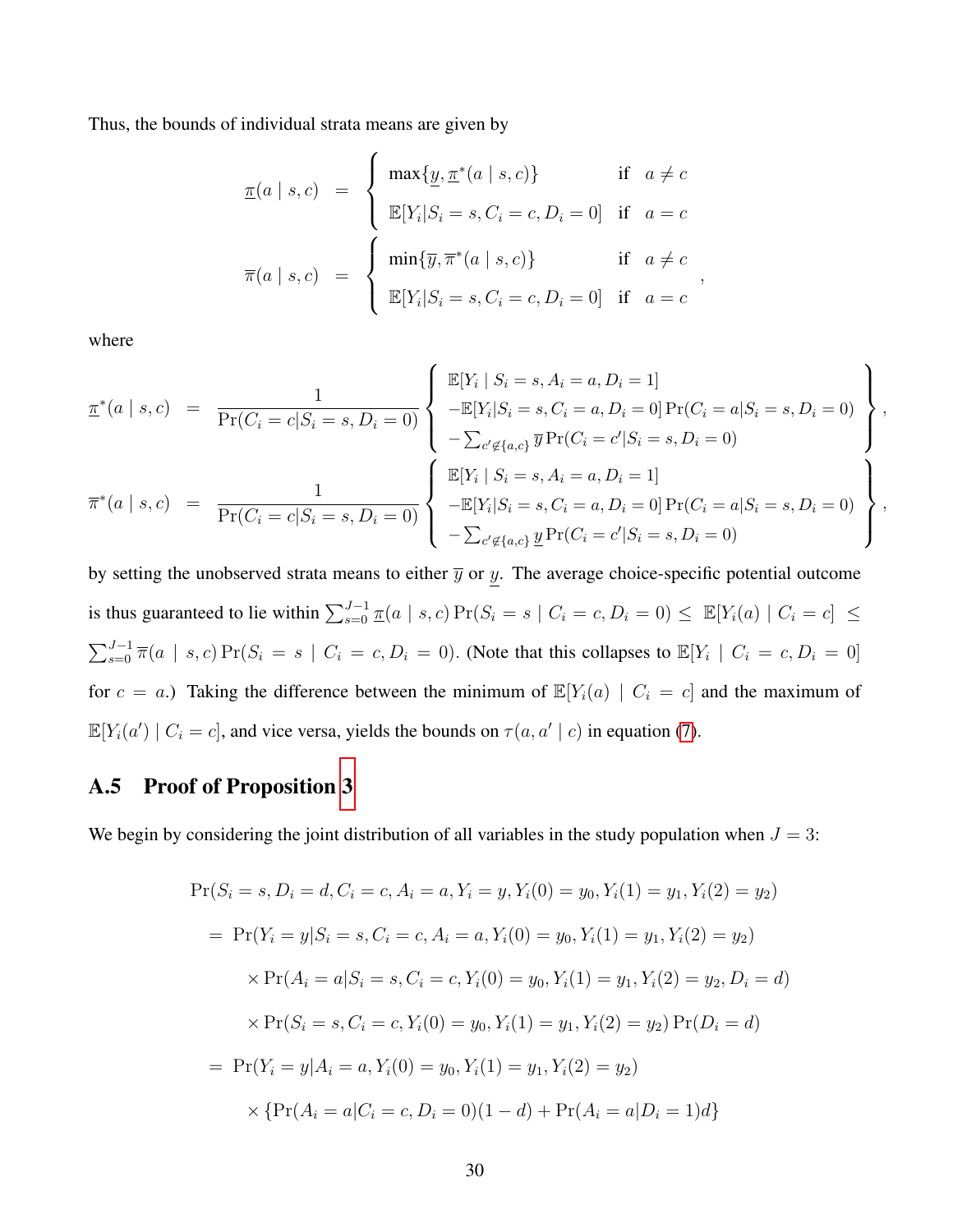$$
\times \Pr(S_i = s, C_i = c, Y_i(0) = y_0, Y_i(1) = y_1, Y_i(2) = y_2) \cdot \Pr(D_i = d), \tag{11}
$$

where the first equality is by Assumption [1](#page-9-1) and the second equality is by assumption [2,](#page-9-2) noting also that  $Y_i$  is a deterministic function of  $Y_i(0)$ ,  $Y_i(1)$ ,  $Y_i(2)$  and  $A_i$  and that  $C_i$  and  $D_i$  are sufficient for  $A_i$ .

In equation [\(11\)](#page-30-1), all components are either deterministic relationships or are fixed by randomization, with the exception of  $Pr(S_i = s, C_i = c, Y_i(0) = y_0, Y_i(1) = y_1, Y_i(2) = y_2)$ ; therefore, this distribution completely specifies the model, with  $|A|^2 \cdot |Y|^{ |A |} - 1 = J^2 2^J - 1$  free parameters needed to describe it. [Balke](#page-32-5) [\(1995\)](#page-32-5) (subsection 3.5) shows that bounds on counterfactual probabilities found by optimizing over such a complete model are sharp; that is, they are guaranteed to be at least as tight as bounds calculated from any partial (marginalized) model.

We express the complete model in terms of  $\phi_{y_0,y_1,y_2,s,c} \in \Phi$ . First, note that  $\sum_{y_0 \in \{0,1\}} \sum_{y_1 \in \{0,1\}}$  $\sum_{y_2 \in \{0,1\}} \sum_{s' \in A} \sum_{c' \in A} \phi_{y_a, y_{a'}, y_{a'}, s', c'} = 1$ . Next, from the free-choice condition, we observe  $Pr(S_i =$  $s, C_i = c, Y_i = y \mid D_i = 0$ , which is completely specified by  $|A|^2 \cdot |Y| - 1 = 2J^2 - 1$  free parameters. We use the following  $2J^2$  marginals as constraints on  $\phi_{y_0,y_1,y_2,s,c}$  (with one redundant):

<span id="page-31-1"></span>
$$
\Pr(S_i = s, C_i = c \mid D_i = 0) = \Pr(S_i = s, C_i = c) = \sum_{a \in A} \sum_{y_a \in \{0, 1\}} \phi_{y_0, y_1, y_2, s, c}, \tag{12}
$$

$$
\Pr(S_i = s, C_i = c, Y_i = 1 \mid D_i = 0) = \Pr(S_i = s, C_i = c, Y_i(c) = 1) = \sum_{a \neq c} \sum_{y_a \in \{0, 1\}} \phi_{y_0, y_1, y_2, s, c}, \tag{13}
$$

for all s and  $c \in A$ . Similarly, from the forced-choice condition, we observe

$$
Pr(S_i = s, A_i = a, Y_i = y | D_i = 1)
$$
  
= 
$$
Pr(Y_i = y | S_i = s, A_i = a, D_i = 1) Pr(A_i = a | D_i = 1) Pr(S_i = s | D_i = 1)
$$

where the equality holds by Assumption [2.](#page-9-2) Because  $Pr(A_i = a | D_i = 1)$  is fixed a priori by randomization, the observed distribution from the forced-choice arm can be fully characterized by  $(|\mathcal{Y}| - 1)|\mathcal{A}|^2$  +  $|A|-1 = J^2 + J - 1$  free parameters. We use the following  $J^2 + J$  margins as constraints on  $\phi_{y_0,y_1,y_2,s,c}$ , noting one of them being redundant:

<span id="page-31-0"></span>
$$
\Pr(S_i = s \mid A_i = a, D_i = 1) = \Pr(S_i = s) = \sum_{a \in A} \sum_{y_a \in \{0, 1\}} \sum_{c \in A} \phi_{y_0, y_1, y_2, s, c},
$$
\n(14)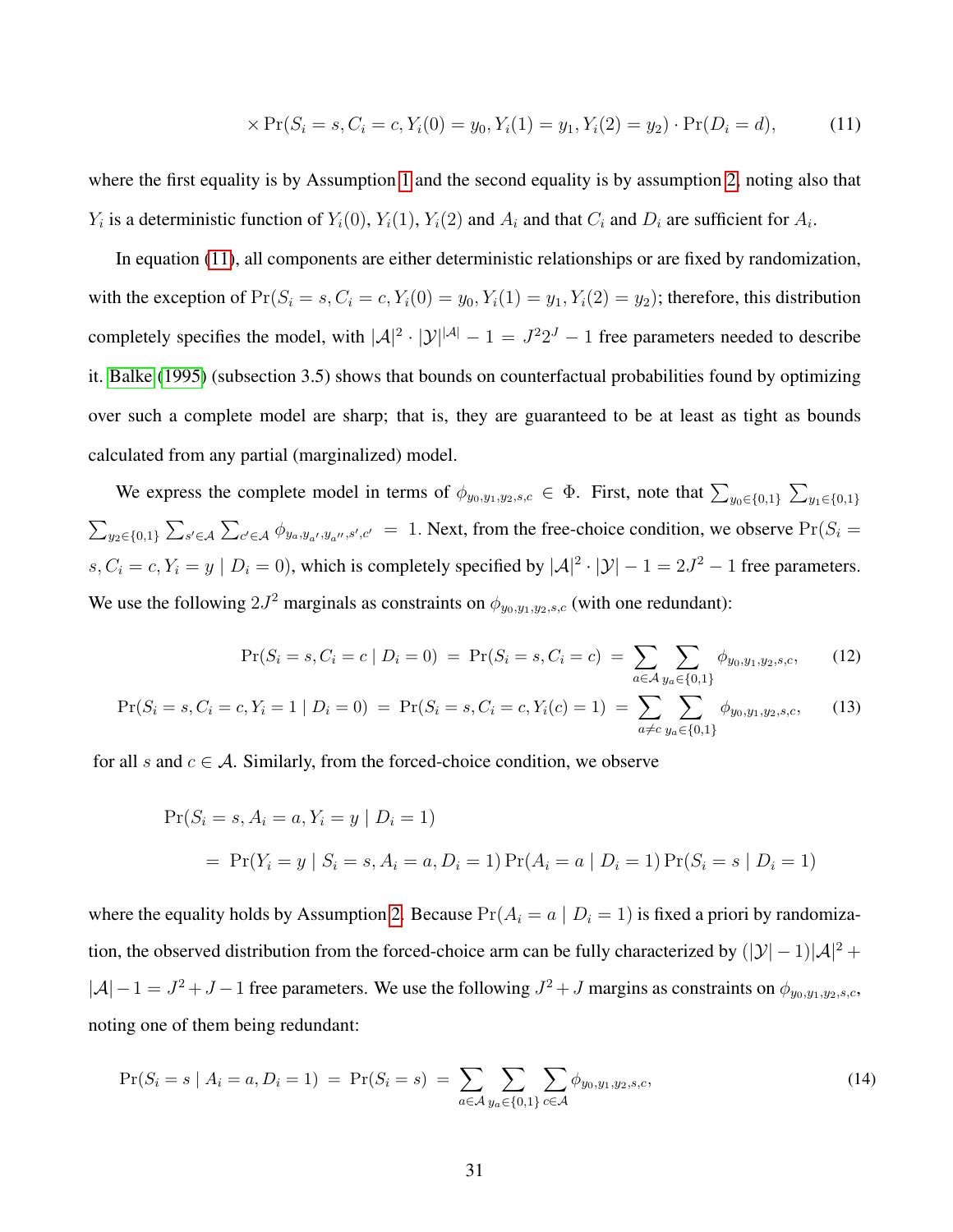$$
\Pr(S_i = s, Y_i = 1 \mid A_i = a, D_i = 1) = \Pr(S_i = s, Y_i(a) = 1) = \sum_{a' \in \mathcal{A}} \sum_{y_{a'} \in \{0, 1\}} \sum_{c \in \mathcal{A}} \phi_{y_0, y_1, y_2, s, c} \cdot \mathbf{1}\{y_a = 1\},
$$

for all s and  $a \in A$ . However, note that equation [\(14\)](#page-31-0) are merely linear combinations of equation [\(12\)](#page-31-1) and can therefore be omitted.

Finally, the quantity of interest can be written in terms of  $\phi_{y_0,y_1,y_2,s,c}$  as,

$$
\tau(a, a' \mid c) = \mathbb{E}[Y_i(a) \mid C_i = c] - \mathbb{E}[Y_i(a') \mid C_i = c]
$$
\n
$$
= \frac{1}{\Pr(C_i = c)} \left( \sum_{y_0 \in \{0,1\}} \sum_{y_2 \in \{0,1\}} \sum_s \phi_{1,y_1,y_2,s,c} \right) - \frac{1}{\Pr(C_i = c)} \left( \sum_{y_1 \in \{0,1\}} \sum_{y_2 \in \{0,1\}} \sum_s \phi_{y_0,1,y_2,s,c} \right),
$$

assuming  $a' = 1$  and  $a = 0$  without loss of generality. Solving for the extrema of  $\tau(a, a' | c)$  under the above set of linear constraints, which incorporate the full information in the observed data as well as probability axioms, yields its sharp upper and lower bounds as displayed in Proposition [3.](#page-16-1)

# References

- <span id="page-32-0"></span>Arceneaux, Kevin, Martin Johnson and Chad Murphy. 2012. "Polarized Political Communication, Oppositional Media Hostility, and Selective Exposure." Journal of Politics 74(1):174–186.
- <span id="page-32-5"></span>Balke, Alexander. 1995. Probabilistic Counterfactuals: Semantics, Computation, and Applications PhD thesis Computer Science Department, University of California, Los Angeles.
- <span id="page-32-4"></span>Balke, Alexander and Judea Pearl. 1997. "Bounds on treatment effects from studies with imperfect compliance." Journal of the American Statistical Association 92:1171–1176.
- <span id="page-32-2"></span>Brown, Norman R and Robert C Sinclair. 1999. "Estimating Number of Lifetime Sexual Partners: Men and Women Do It Differently." Journal of Sex Research 36:292—297.
- <span id="page-32-3"></span>Campbell, Angus, Philip E Converse, Warren Miller and Donald Stokes. 1960. The American Voter. Chicago: University of Chicago Press.

<span id="page-32-1"></span>Clausen, Aage R. 1968. "Response Validity: Vote Report." Public Opinion Quarterly 32(4):588–606.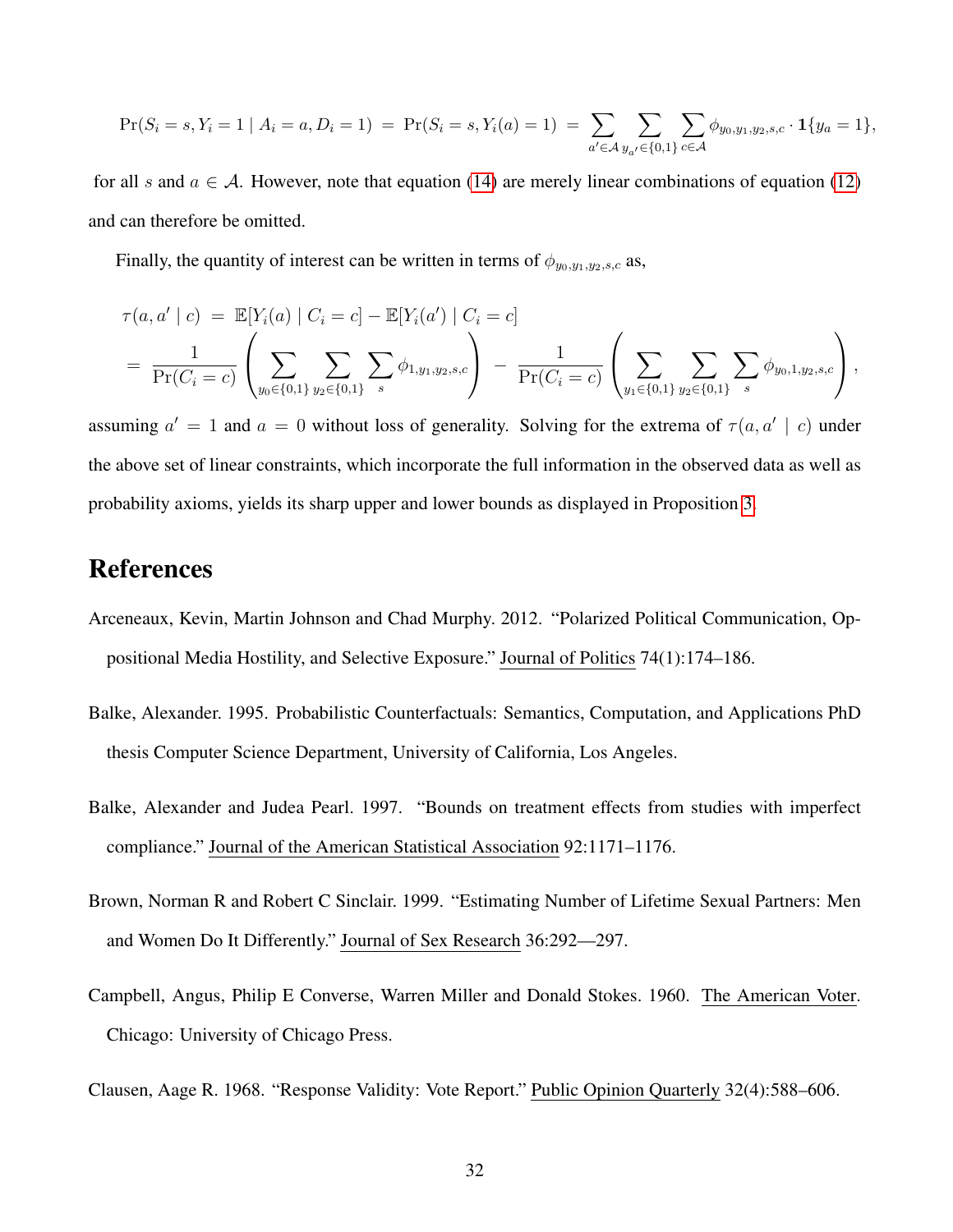- <span id="page-33-7"></span>Frangakis, Constantine E. and Donald B. Rubin. 2002. "Principal Stratification in Causal Inference." Biometrics 58(1):21–29.
- <span id="page-33-0"></span>Gaines, Brian J. and James H. Kuklinski. 2011. "Experimental Estimation of Heterogeneous Treatment Effects Related to Self-Selection." American Journal of Political Science 55(3):724–736.
- <span id="page-33-4"></span>Gallup. 2014. Media Use and Evaluation. Technical report Gallup Historical Trends. URL: *http://www.gallup.com/poll/1663/media-use-evaluation.aspx*
- <span id="page-33-2"></span>Hamilton, James T. 2005. The Market and the Media. In The Press, ed. Geneva Overholser and Kathleen H Jamieson. Oxford: Oxford University Press.
- <span id="page-33-6"></span>Hirano, Keisuke, Guido W Imbens, Donald B Rubin and Xiao-Hua Zhou. 2000. "Assessing the effect of an influenza vaccine in an encouragement design." Biostatistics 1(1):69–88.
- <span id="page-33-9"></span>Horowitz, Joel L. and Charles F. Manski. 2000. "Nonparametric Analysis of Randomized Experiments With Missing Covariate and Outcome Data." Journal of the Americal Statistical Association 95(449):77–84.
- <span id="page-33-1"></span>Howard, Louise and Graham Thornicroft. 2006. "Patient preference randomised controlled trials in mental health research." The British Journal of Psychiatry 188(4):303–304.
- <span id="page-33-5"></span>Hser, Yih-ing, Margaret Maglione and Kathleen Boyle. 1999. "Validity of Self-Report of Drug Use Among STD Patients, ER Patients, and Arrestees." American Journal of Drug and Alcohol Abuse 25(1):81–91.
- <span id="page-33-8"></span>Imai, Kosuke, Dustin Tingley and Teppei Yamamoto. 2013. "Experimental Designs for Identifying Causal Mechanisms (with discussions)." Journal of the Royal Statistical Society, Series A (Statistics in Society) 176(1):5–51.
- <span id="page-33-3"></span>Iyengar, Shanto and Kyu S. Hahn. 2009. "Red media, blue media: evidence of ideological selectivity in media use." Journal of Communication 59:19–39.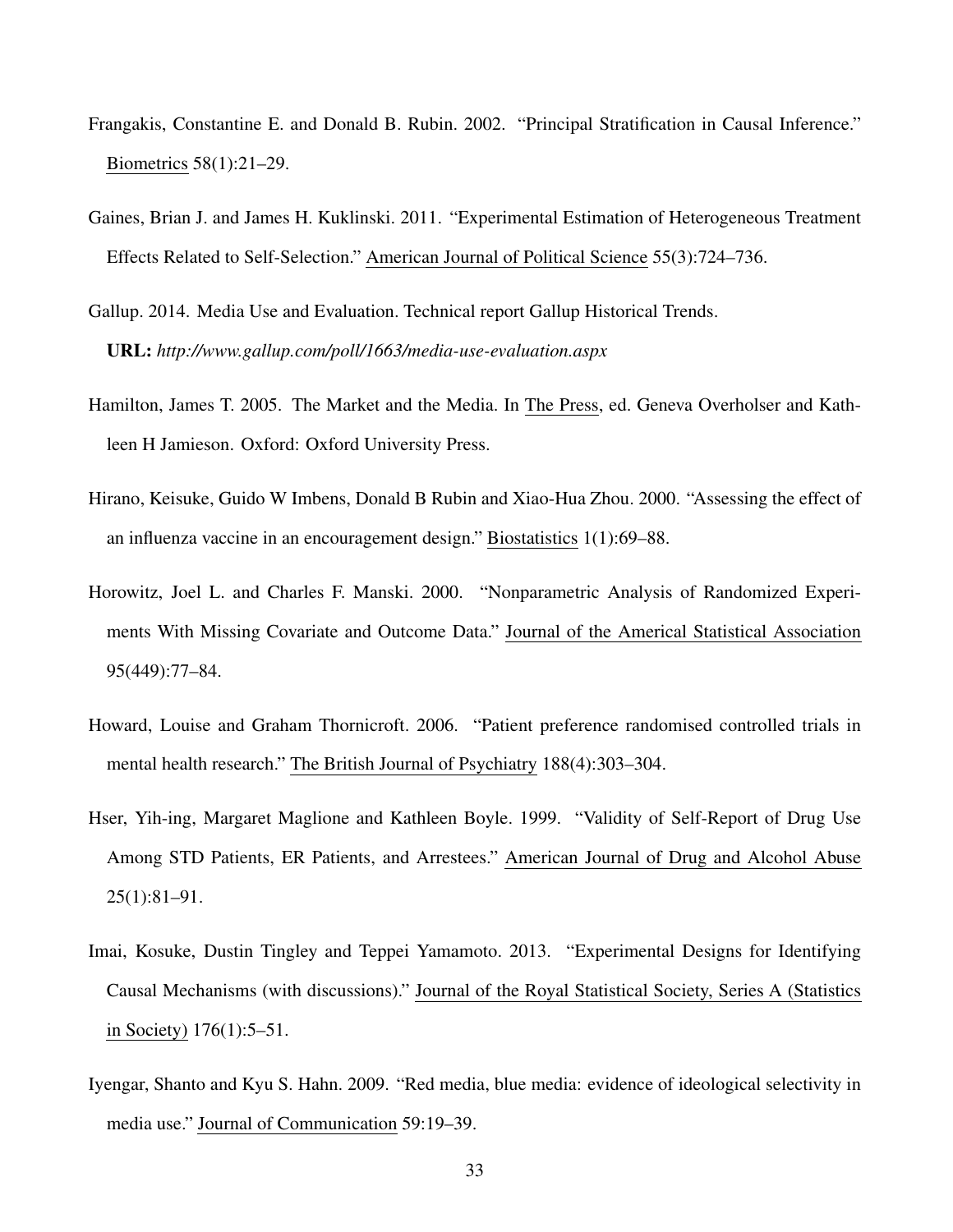- <span id="page-34-4"></span>Kim, Young Mie. 2009. "Issue Publics in the New Information Environment: Selectivity, Domain Specificity, and Extremity." Communication Research 36:254–284.
- <span id="page-34-0"></span>King, Michael, Irwin Nazareth, Fiona Lampe, Peter Bower, Martin Chandler, Maria Morou, Bonnie Sibbald and Rosalind Lai. 2005. "Impact of participant and physician intervention preferences on randomized trials: a systematic review." Jourmal of the American Medical Association 293(9):1089– 1099.
- <span id="page-34-6"></span>Ladd, Jonathan M. 2012. Why Americans Hate the Media and How It Matters. Princeton: Princeton University Press.
- <span id="page-34-5"></span>Levendusky, Matthew S. 2013. "Why Do Partisan Media Polarize Viewers?" American Journal of Political Science 57(3):611–623.

<span id="page-34-9"></span>Manski, Charles F. 1995. Identification Problems in the Social Sciences. Harvard University Press.

- <span id="page-34-1"></span>Neyman, J. 1923. "On the application of probability theory to agricultural experiments: Essay on principles, Section 9. (Translated in 1990)." Statistical Science 5:465–480.
- <span id="page-34-8"></span>Payne, Gregory J. 2010. "The Bradley Effect: Mediated Reality of Race and Politics in the 2008 U.S. Presidential Election." American Behavior Scientist 54:417–435.
- <span id="page-34-3"></span>Prior, Markus. 2007. Post-Broadcast Democracy: How Media Choice Increases Inequality in Political Involvement and Polarizes Elections. Cambridge: Cambridge University Press.
- <span id="page-34-7"></span>Prior, Markus. 2009. "The Immensely Inflated News Audience: Assessing Bias in Self-Reported News Exposure." Public Opinion Quarterly 73:1–14.
- <span id="page-34-10"></span>Rosenbaum, Paul R. 2002. Observational Studies. 2nd ed. New York: Springer-Verlag.
- <span id="page-34-2"></span>Rubin, Donald B. 1974. "Estimating Causal Effects of Treatments in Randomized and Nonrandomized Studies." Journal of Educational Psychology 66(5):688–701.